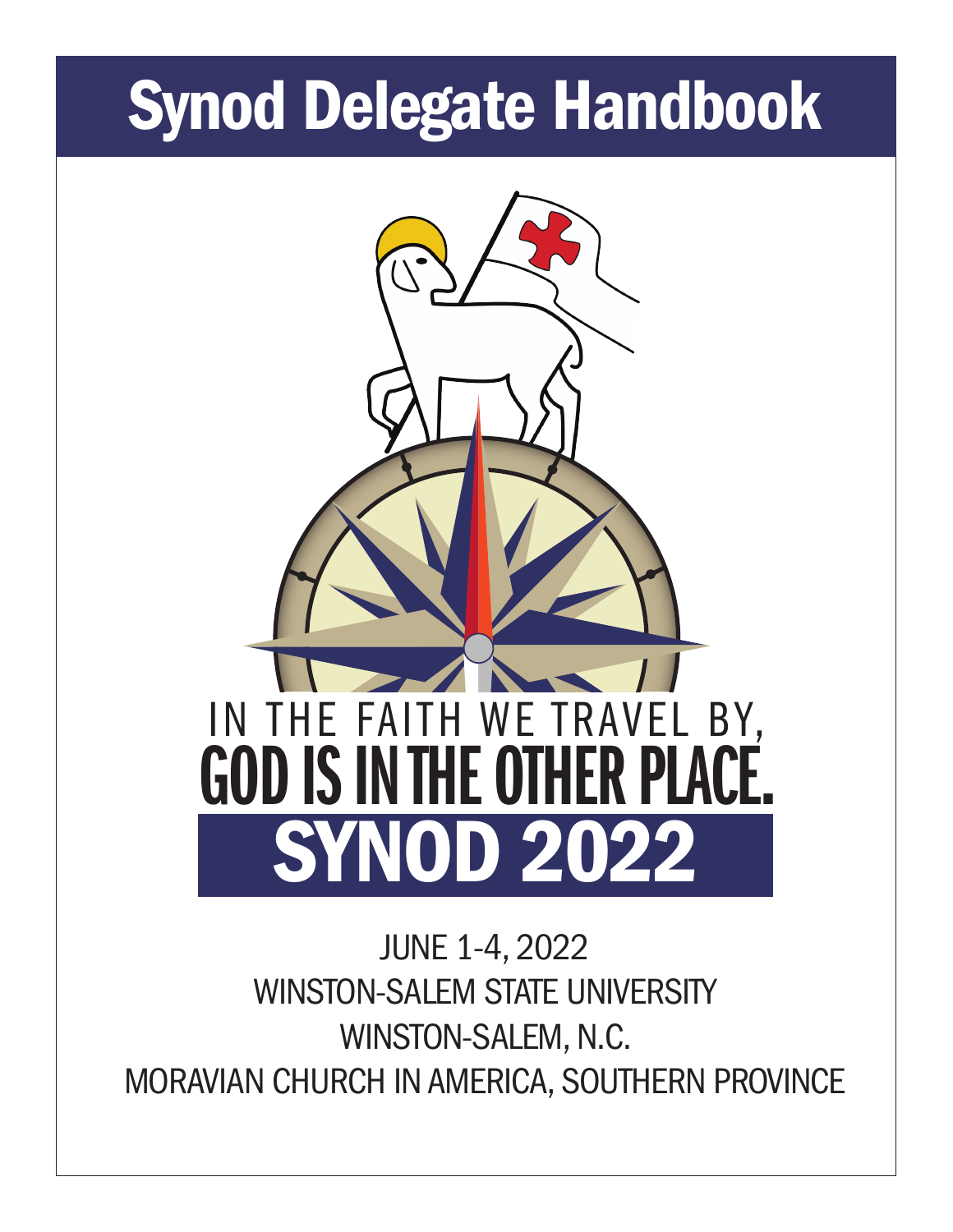# Dear Brothers and Sisters in Christ,

Congratulations on becoming a delegate to the 2022 synod of the Moravian Church in America, Southern Province. We are grateful for your participation and hope this handbook will help you navigate what it means to serve in this role.

Synod is a unique gathering of the church and participants undertake the vital and sometimes difficult work of discerning together, as best we can, the wisdom and guidance of the Holy Spirit. For this reason, being a delegate invites our committed participation:

- ✵ Engaging fully in the meetings of the assembly;
- ✵ Giving prayerful attention to the decisions being considered;
- ✵ Appreciating the many opportunities to worship and pray together;
- ✵ Listening with delegates whose experiences and opinions may vary from our own;

The mutual commitment shared by synod delegates creates a unique opportunity to encourage and cultivate faith in each other, equipping one another for the work of ministry and building up the whole church as members of the one body of Christ.

As the writer of Ephesians reminds us, "the body makes itself grow in that it builds itself up with love as each one does its part" (Eph. 4:16). May we each do our part as synod delegates to promote the healing and renewal of the church in our time, in order that we may grow together in every way into Christ whose faithful love we seek to embody in all that we say and do. Thank you again for your leadership and ministry.

— The Synod Planning Committee

For additional information, resources and updates about the 2022 Southern Province Synod June 1-4, visit *www.mcsp.org/synod.*



# *In this Handbook:*

- 3 What is Synod?
- 4 Who's Who at Synod?
- 6 2022 Synod Leadership
- 7 What Does it mean to be a conferential church?
- 8 How are Decisions Made During Synod?
	- 9 Proposals & Reports
	- 13 Memorandum
	- 15 From Proposal to Resolution
	- 16 Standing Rules of Synod
	- 18 Parliamentary Procedures
- 20 Delegate Covenant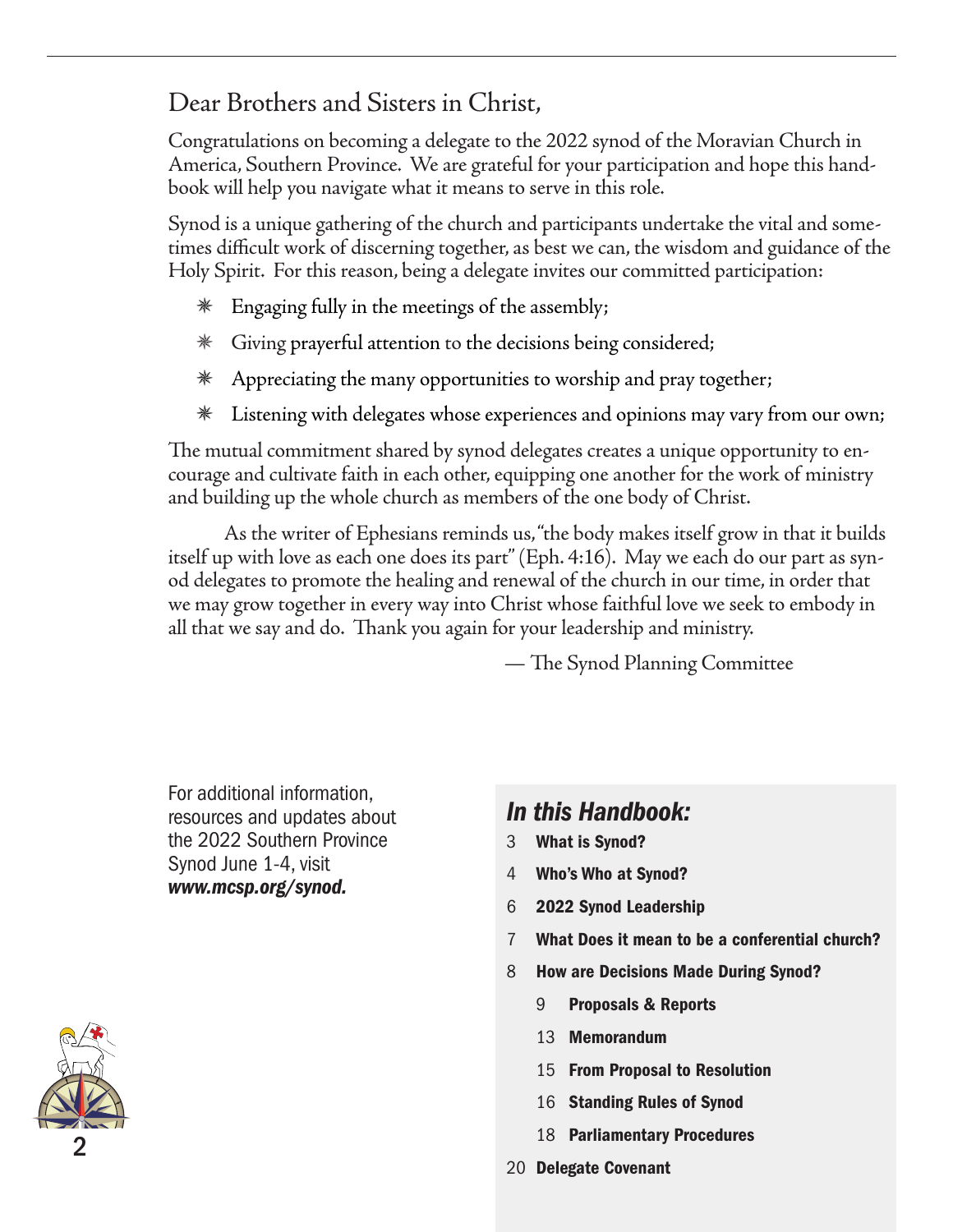# What is Synod?

The Provincial Synod has the supreme legislative power of the Province in all things not committed to the Unity Synod. It shall consist of elected delegates and official members; it shall determine the qualification of its own members; it shall prescribe what bodies shall be entitled to representation, and on what basis, and in what manner to be elected.

The Provincial Synod shall have power:

- a. to carry out the principles of the Moravian Church (Unitas Fratrum) laid down by the Unity Synod for constitution, doctrine, worship and congregational life;
- b. to examine and oversee the spiritual and temporal affairs of the Province and its congregations;
- c. to legislate in regard to constitution, worship and congregational life for the Province;
- d. to provide the vision, direction and expectations for Provincial mission and ministry and to review the results thereof;
- e. to elect the Provincial Elders' Conference which shall constitute the administrative board of the Province and which shall be responsible to the Synod for the management of the affairs committed to it;
- f. to elect representatives to interprovincial agencies, boards and such other entities as it deems appropriate;
- g. to elect Bishops;
- h. to elect Delegates to Unity Synod;
- i. to act as the final court of appeal to hear and redress grievances; and,
- j. to perform such other acts as shall be designated to it by the Rules and Regulations and such other acts as shall be lawful under its Articles of Incorporation.

From The Constitution of the Moravian Church in America, Southern Province: Section 3. The Provincial Synod and Section 4. Duties and Functions of the Provincial Synod

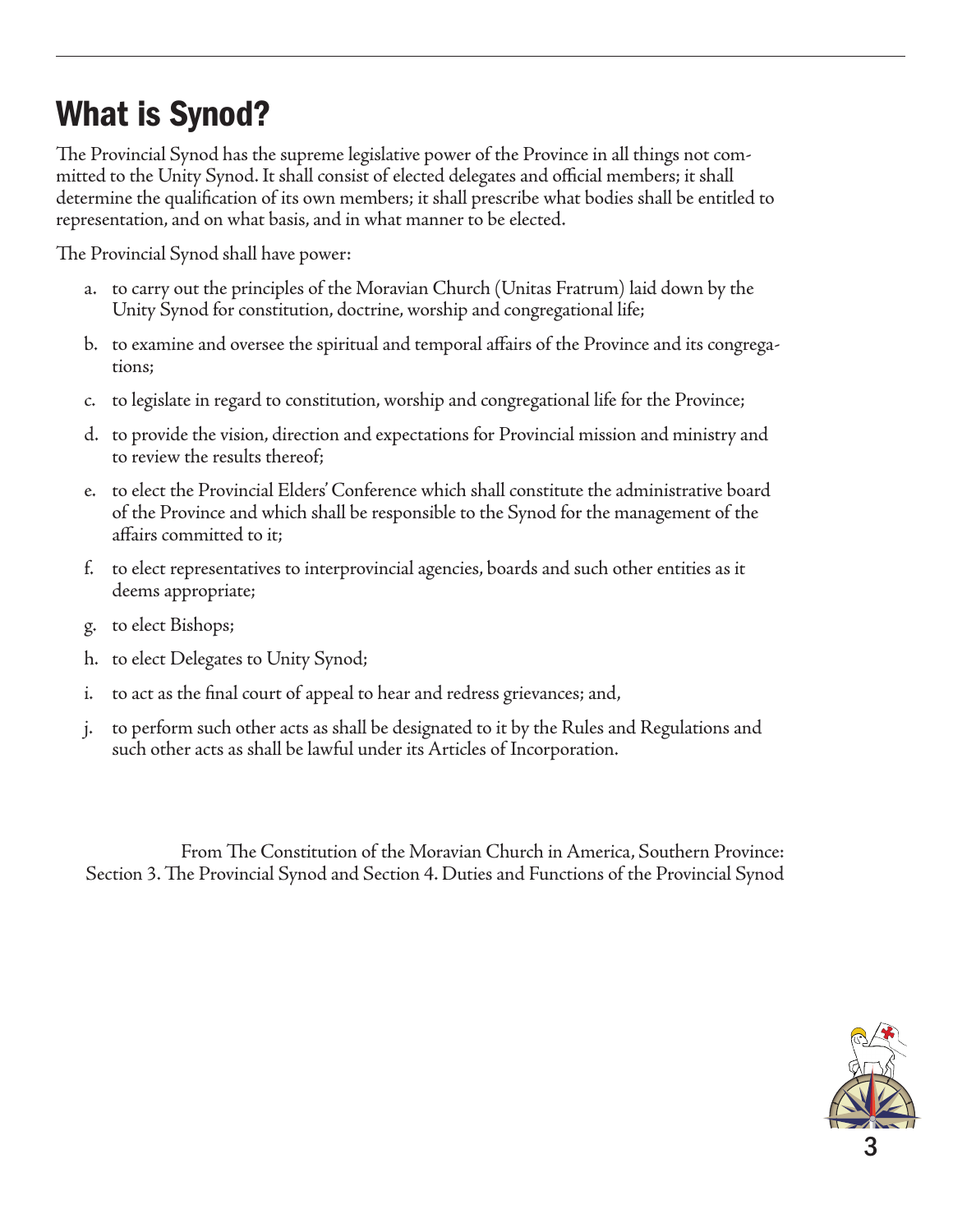# Who's Who at Synod?

**Synod Chair:** The Chair presides over the plenary sessions at Synod. The Chair opens Synod, calls plenary sessions to order, announces business coming before the assembly, recognizes speakers entitled to the floor, states and puts to vote all questions that legitimately come before the assembly, announces the results of votes, enforces the rules of debate, decides all questions of order, responds to inquiries of delegates, expedites business in every way compatible with the rights of delegates, and declares the meeting adjourned.

**Secretary:** The Secretary is the recording officer of the assembly. The Secretary keeps a record of all the proceedings of Synod, keeps on file any memoranda and reports, keeps official delegate roll, and makes the minutes and records available upon request.

**Parliamentarian:** The parliamentarian is a consultant who advises the chair and other officers, committees, and delegates on matters of parliamentary procedure.

**Chaplain:** The Synod Chaplain is selected on the basis of their willing availability to everyone present during synod: delegates, advisory delegates, synod leadership, and synod guests. The position of synod chaplain is primarily one of listening, compassion, and discerning prayerfulness. Persons who agree to serve as synod chaplain consent to respecting confidentiality in all matters discussed with them. They:

- ✵ Pray and provide other kinds of pastoral leadership during synod sessions and at other appropriate times, upon request;
- ✵ Respect culturally and theologically diverse communities whose experiences and understanding of God may vary;
- ✵ Arrange specific meeting times and locations where persons may discuss sensitive and/or other matters; and
- ✵ Plan and oversee morning communion services.

**Delegates:** Delegates are those called out of their congregations because of the character of their Christian living and the depth of maturity of their relationship with Christ, with brothers and sisters in their congregation and the Province. It is expected that this maturity will give them insight to discern the direction God desires for the Moravian Church Southern Province. As such, they are sent with prayers and with the guidance of the Spirit to use their gifts and maturity to think about and respond to the matters at Synod of their own conviction.

A delegate is not a "representative" of the congregation, in the restrictive nature of the term; he or she is not, in other words, someone who is instructed to vote a certain way by the congregation or leadership. The Book of Order states that a delegate, "must not lose sight of the interests of the Province and of the Unity as a whole," even as they consider the perspective of their home congregation.

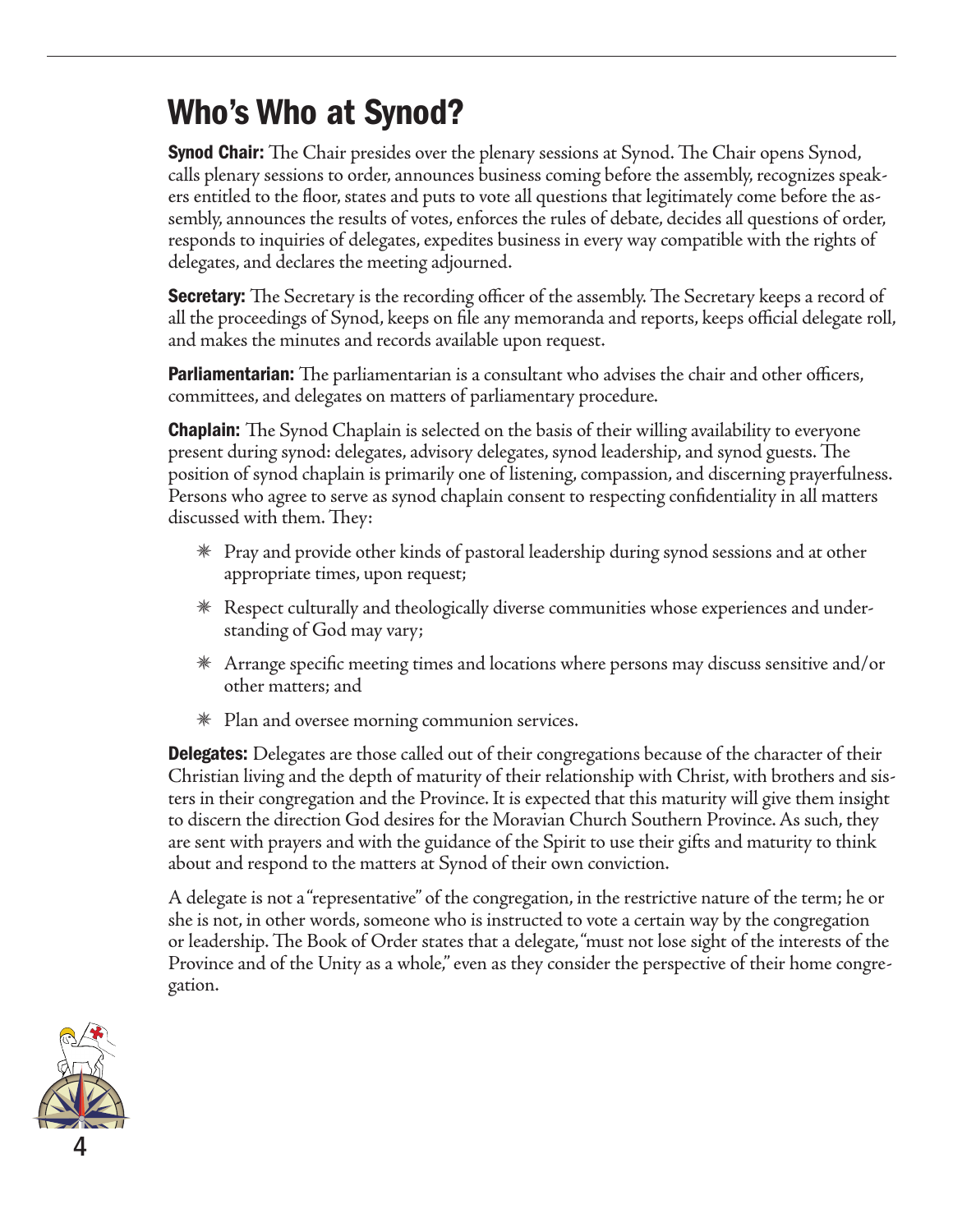Delegates, whether official (voting) or advisory (non-voting):

- ✵ Pray before and during Synod for God's leading and direction for the Province.
- ✵ Invest preparation time to understand the process of Synod, including parliamentary procedures and voting.
- ✵ Read and reflect on reports and information from boards and agencies of the Province. (Please note there will not be additional copies of these reports available at Synod.)
- ✵ Become knowledgeable about nominees for various elected offices and membership on boards.
- ✵ Attend and participate in pre-Synod gatherings for orientation and committee meetings.
- ✵ Actively participate in Synod itself, including: worship, committee meetings, small working group sessions, and plenary (total group) sessions for business, elections, and consideration of proposed resolutions.
- ✵ Share, interpret and help implement the results of and direction set by Synod.

**Committees:** Often, matters are sent to be discussed by a committee as a way to explore them more fully than would be possible if the entire assembly were considering them. Each committee maintains a specific area of concentration often focusing discussion in a particular area of the church's life and ministry.

**Facilitators:** A facilitator is appointed to support the group process within each committee. The following committees have been identified for the 2022 synod:

# Spiritual Growth

- ✵ Children, Youth, & Family
- ✵ Faith Formation
- ✵ Adult Educational Ministry & Practice
- ✵ Worship and Prayer
- ✵ Building Generosity

# Mission

- ✵ Mission (Service, Community engagement)
- ✵ Evangelism
- ✵ New & Emerging Ministry
- ✵ World Mission

# **Community**

- ✵ Vocation and Calling
- ✵ Vision & Mission
- ✵ Leadership Development
- ✵ Partnership & Collaboration
- ✵ Advocacy & Justice
- ✵ Wellness & Care

# Standing Committees

- ✵ Steering
- **Government**
- ✵ Finance

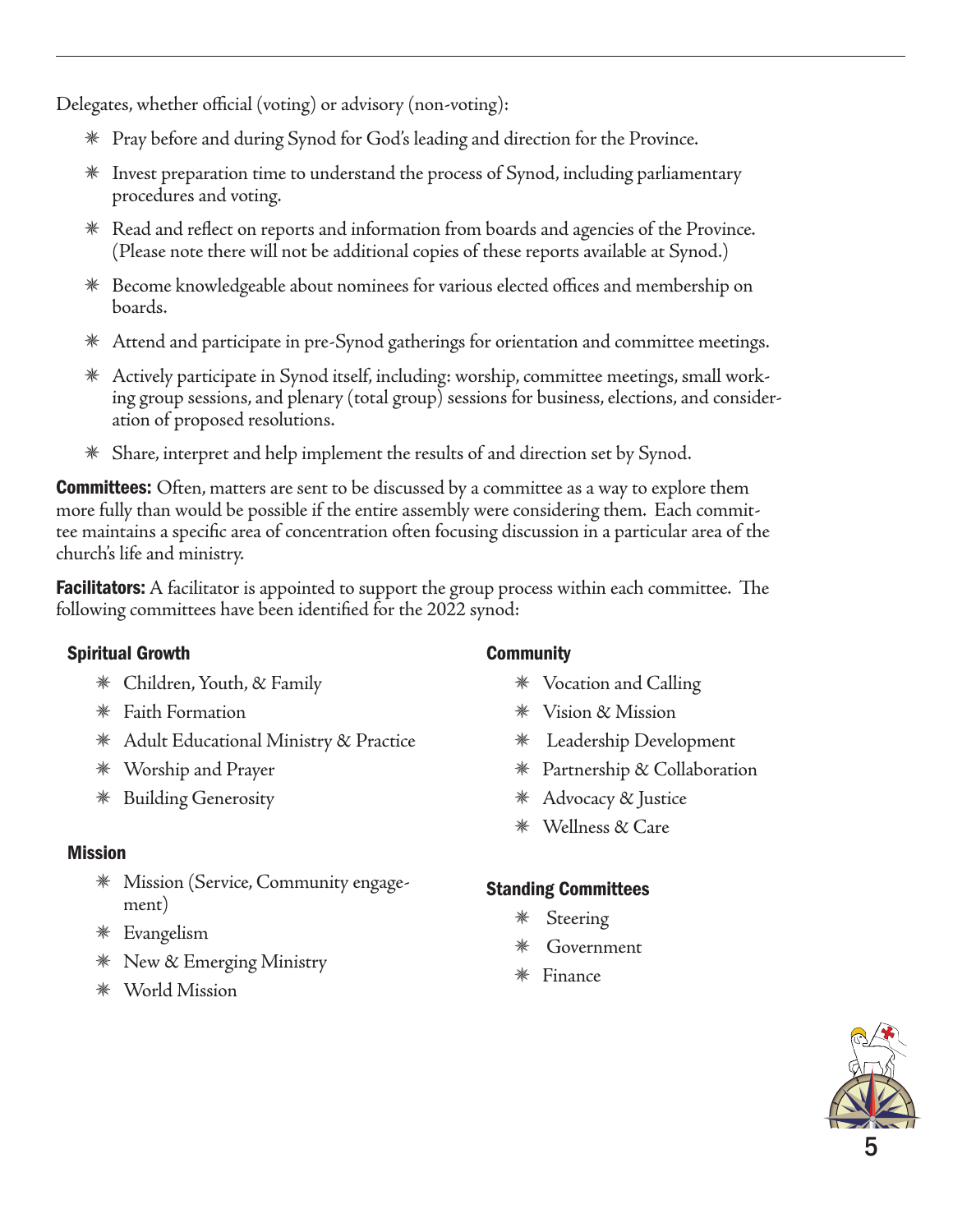# 2022 Synod Leadership

# *Synod Planning Office*

- ✵ Provincial Elders Conference 336-725-5811
- ✵ Beverly Johnson, executive assistant bjohnson@mcsp.org
- ✵ The Rev. Dr. David A Marcus, Jr. assistant to the president dmarcus@mcsp.org

#### *Synod Officers*

# *Appointed*

- ✵ The Rev. Dr. Frank Crouch, chair
- ✵ Katherine Wilkerson, vice chair
- ✵ The Rev. John D. Rights, secretary
- ✵ The Rt. Rev. Chris Giesler, chaplain
- ✵ Michael Terry, secretarial assistant
- ✵ Dana Myers, secretarial assistant
- ✵ Tannis Nelson, PRP, parliamentarian

# *Planning Committee*

#### Delegate Preparation

- ✵ The Rev. Willie Israel pastorsing@aol.com
- ✵ The Rev. Andrew Heil aheil@homemoravian.org

#### Program and Leadership

- ✵ The Rev. Christy Clore christyclore@gmail.com
- ✵ The Rev. Dr. Neil Routh nrouth@gracemoravianchurch.org
- ✵ The Rev. Dr. Craig Troutman craig@raleighmoravian.org

# Nominations

- ✵ Donna Hurt donnahurt348@gmail.com
- ✵ The Rev. Jeff Jones moravian\_dude@yahoo.com

# **Facilities**

- ✵ Beverly Johnson bjohnson@mcsp.org
- ✵ The Rev. Dr. David A. Marcus, Jr. dmarcus@mcsp.org

#### **Worship**

- ✵ The Rt. Rev. Sam Gray sam@newphilly.org
- ✵ The Rev. Ginny Tobiassen ginnyt@homemoravian.org

# **Facilitators**

✵ Peggy Carter and the Rev. Judy Knopf

# Implementation Committee

✵ Kekka Klingerman, Paul Knouse, the Rev. John D. Rights and the Rev. Russ Williams

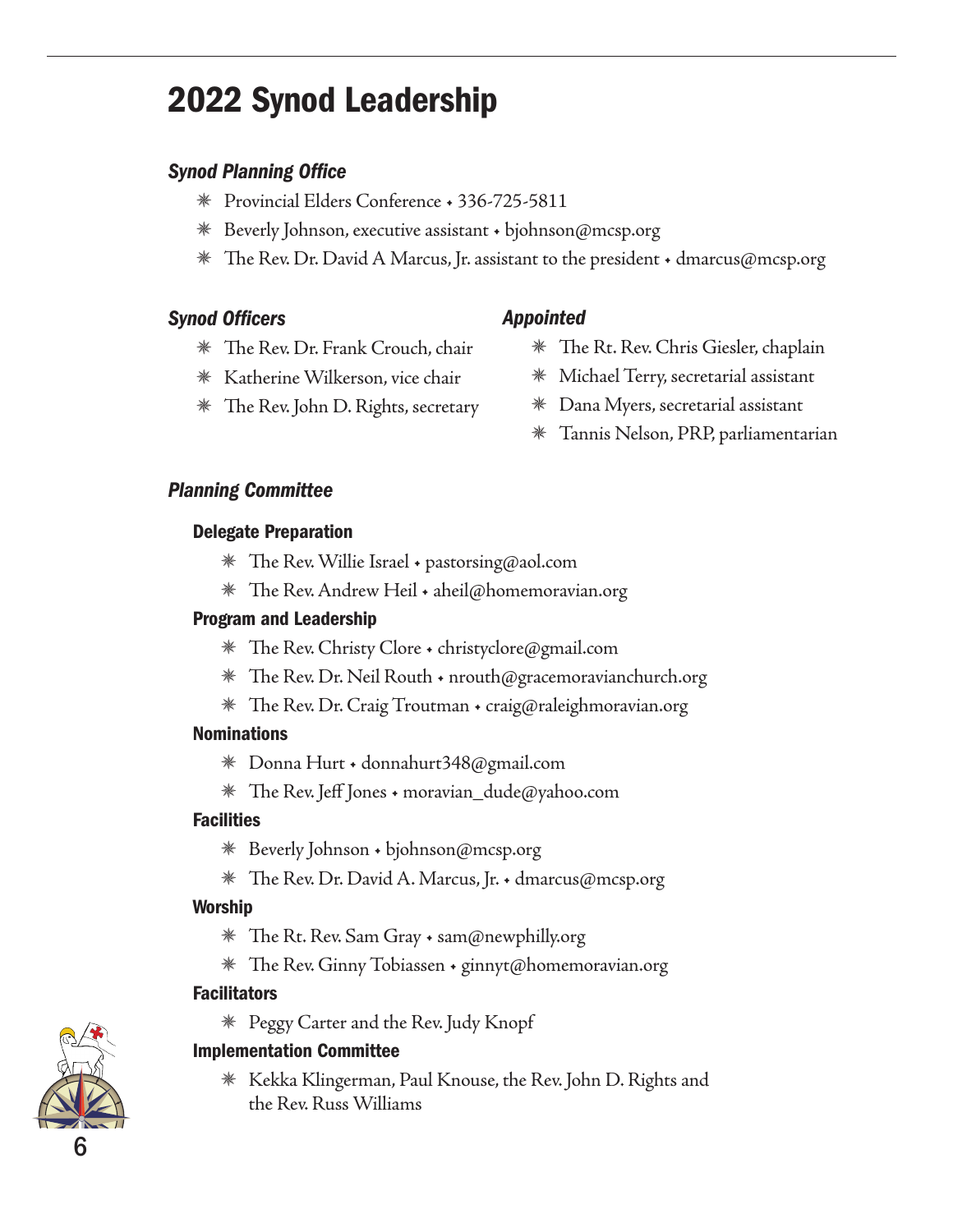# What Does it Mean to Be a Conferential Church?

In the Moravian Church Southern Province, we have often used the term "conferential government" in reference to how we govern and make decisions as a church.

We've been doing it this way for a long time, as a particularly striking example of our conferential system illustrates. On September 16, 1741, the Synodal Conference of Moravian leaders, after the resignation of Leonard Dober, decided Christ should be the Chief Elder of the Church. Without an individual Moravian leader elected to that "head" position, the group instead listened collectively and to one another to discern the direction of their Chief Elder.

That conferential insight had lasting effect in our memories and in our polity. We believe that Christ, the head of our church, guided our ancestors as they shaped our unique form of church government, and we are confident that Christ continues to guide our decisions today.

To say that we are conferential means that as a Unity, Province, and as congregations, we are bound together under the leadership of Jesus Christ. And, in this union, we deliberate, discuss, and confer in making decisions as a community. Rather than "do our own thing," we, as individuals or congregations, find governing responsibility and authority in conference.

Our worldwide deliberative body is the Unity Synod (once every seven years) and, within each province, the Provincial Synod (once every four years). During a synod, our collaborative process is evident -- every delegate participates in group discussions and may speak on the floor of synod. This conference produces the vision, direction and calls for future action. Synod also elects the members of the Provincial Elders Conference, the conference where governance is vested between synods. We believe that the Holy Spirit guides us in these elections, and we accept these leaders as the legitimate authorities in our church.

Part of the interconnected nature of the conferential system is that PEC works in consultation with the elected leaders of congregations in the province. Like synod and PEC, congregational governance is vested in these boards, rather than individuals. And unlike some other churches, Moravian congregations are not independent entities; they are local expressions of the worldwide Moravian Unity and of the work decided upon as a province at synod.

Conferential government is a process that reflects our heritage and significant moments in the 550+ years of our communion. Even as our provincial structures change and adapt, each province is careful to invest in the authority of synods -- an essential piece of that conferential principle.

*—Based on papers by the Rev. Dr. Craig Atwood and the Rt. Rev. George Higgins*.

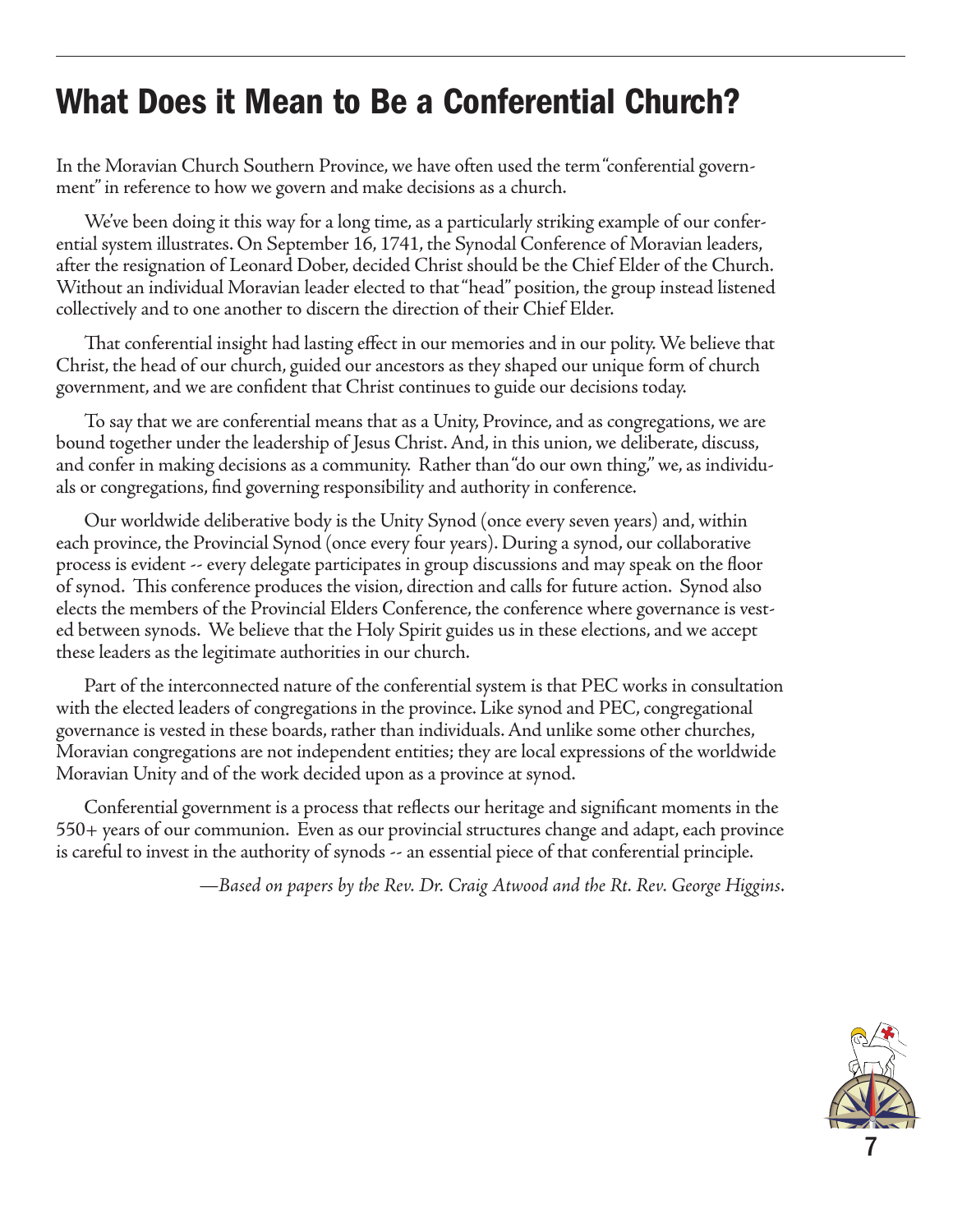# How are Decisions Made During Synod?

The entire assembly meets together several times during Synod, in what is called a **plenary session**, where legislative decisions are made. Many proposed resolutions come from the committees on Government and Finance, facilitated through the Steering Committee. Each delegate is able to fully participate in the discussions and voting regarding any proposed resolution.

# *Elections*

A number of elections are held during Synod. All positions become vacant and are elected at every synod for four-year terms. Those elected for the first time in 2018 are eligible for re-election. Persons are limited to serving two consecutive four-year terms, except the office of PEC President, which has no term limits. Elections include:

#### Bishops

If there is a resolution calling for the election of a bishop or bishops, it will be referred to the Leadership Committee. Election of a bishop is from among clergy who are presbyters and is by ballot without nomination. A majority vote of two-thirds of the votes cast is necessary for election.

# Provincial Elders' Conference

The Provincial Elders' Conference consists of seven persons, three of whom shall be laypersons and three clergy, and the president who may be either. These are elected by synod. The synod elects the president of the conference by ballot without nomination. After the PEC President is elected, the remaining six PEC members are elected from nominations. A majority vote of two-thirds of the votes cast is required for election.

# Members of Other Boards

Synod votes to elect nominated individuals for vacancies on other boards and agencies of the province. In the last few months the Nominations Committee requested information on vacancies from provincial boards and received nominations. The Nominations Committee will provide names and biographical data on those recommended, prepare descriptions of each board and who has been nominated to that board, and create a sample ballot. This information will be provided to delegates before synod convenes.

In addition, nominations may be made from the floor at synod. After nominations are closed, a final electronic ballot is prepared for voting. All elections, other than PEC President, PEC, and if determined, bishop, shall be by a majority of the votes cast. Those elected will serve for a term of four years until the convening of the next synod.

Additional information on terms of service, re-election, filling vacancies, etc. is found in the Rules and Regulations, V. Elections and Appointments of the Book of Order of the Southern Province. You'll find nominations forms and more information on the provincial website, (mcsp.org).

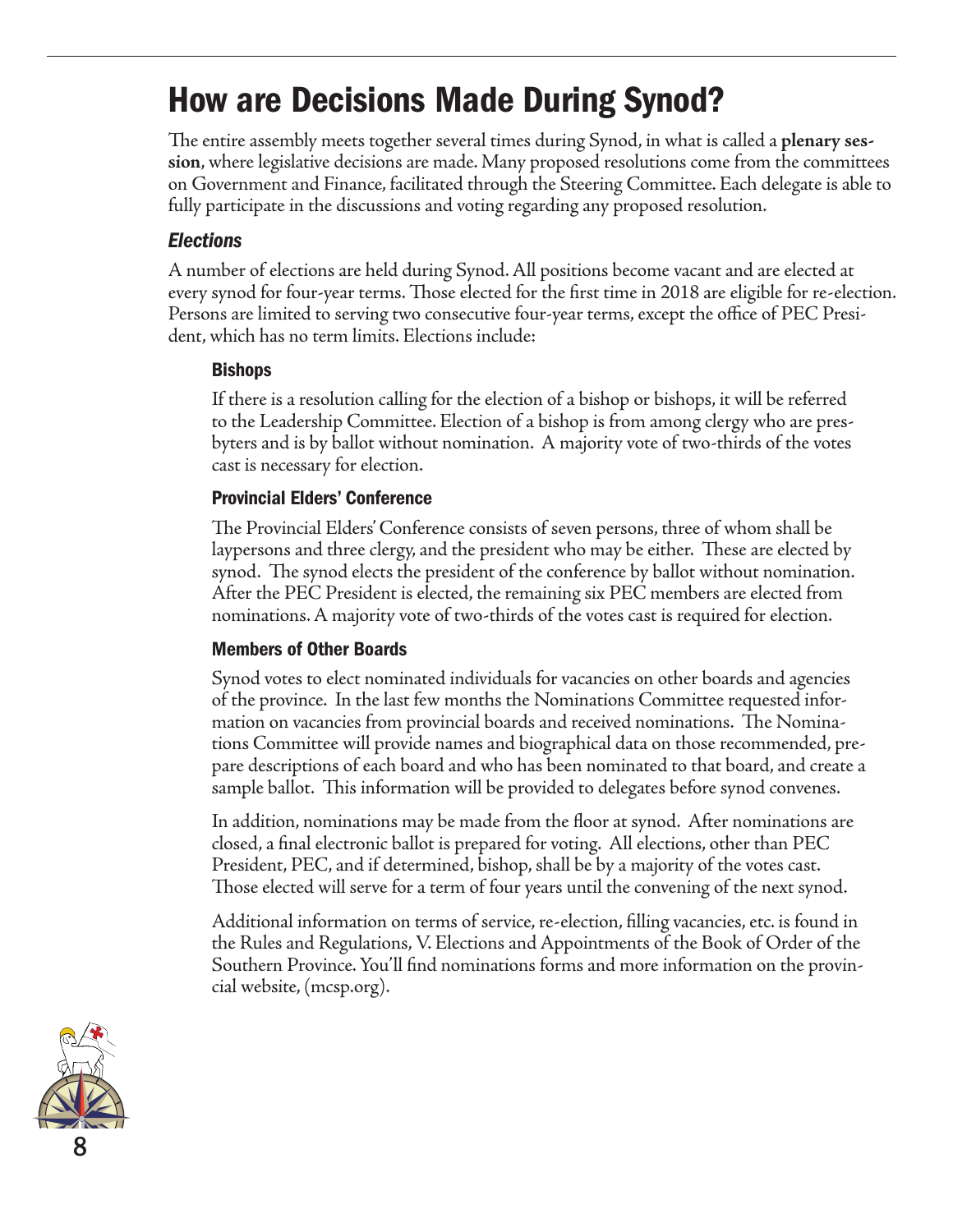# Proposals to Synod

All actions or decisions proposed to Synod, whether by individuals, boards, or agencies, will be called a 'Proposal to Synod." If or when the Synod approves a Proposal, it will then become a "Resolution of Synod."

# *Who May Write a Proposal?*

Proposals to synod may be submitted by individual members of the Southern Province, or by a provincial or interprovincial board or agency, or by a church board.

# *Submitting Proposals*

**The PEC Office will accept Proposals to be distributed before synod until March 31, 2022.** The Steering Committee will make sure each Proposal is in the proper format, and assign Proposals to the appropriate Synod Committee(s). These pre-Synod Proposals will be delivered to Synod delegates approximately 30 days before synod convenes.

**Any proposal must be accompanied by the name, contact information and congregation or agency of the person submitting the proposal.** This is needed so that the Steering Committee can work with individuals to make sure the format of a proposal is in order. A proposal that does not have this information will not be processed by the Steering Committee or considered at synod.

**Important Note: After March 31** Proposals will not be accepted in the PEC Office and must be brought to synod and presented at a business session by an elected Delegate.

**Submit Proposals to the Provincial Elders' Conference via e-mail to bjohnson@mcsp.org.**

# *Reports*

In addition to proposals, synod Committees also have the option of submitting a **report** to Synod. These Reports are formally received by the Synod without discussion, become part of the records of Synod, and remain available as a future resource to the PEC, Provincial Boards, congregations, etc.

Committee reports are often a valuable way for a synod committee to document a perceived set of priorities for the church or to record an important conversation that for various reasons may not result in the submission of a proposal.

Reports to Synod can be sent to bjohnson@mcsp.org, or sent to the PEC office, 459 S. Church St., Winston-Salem, NC 27101

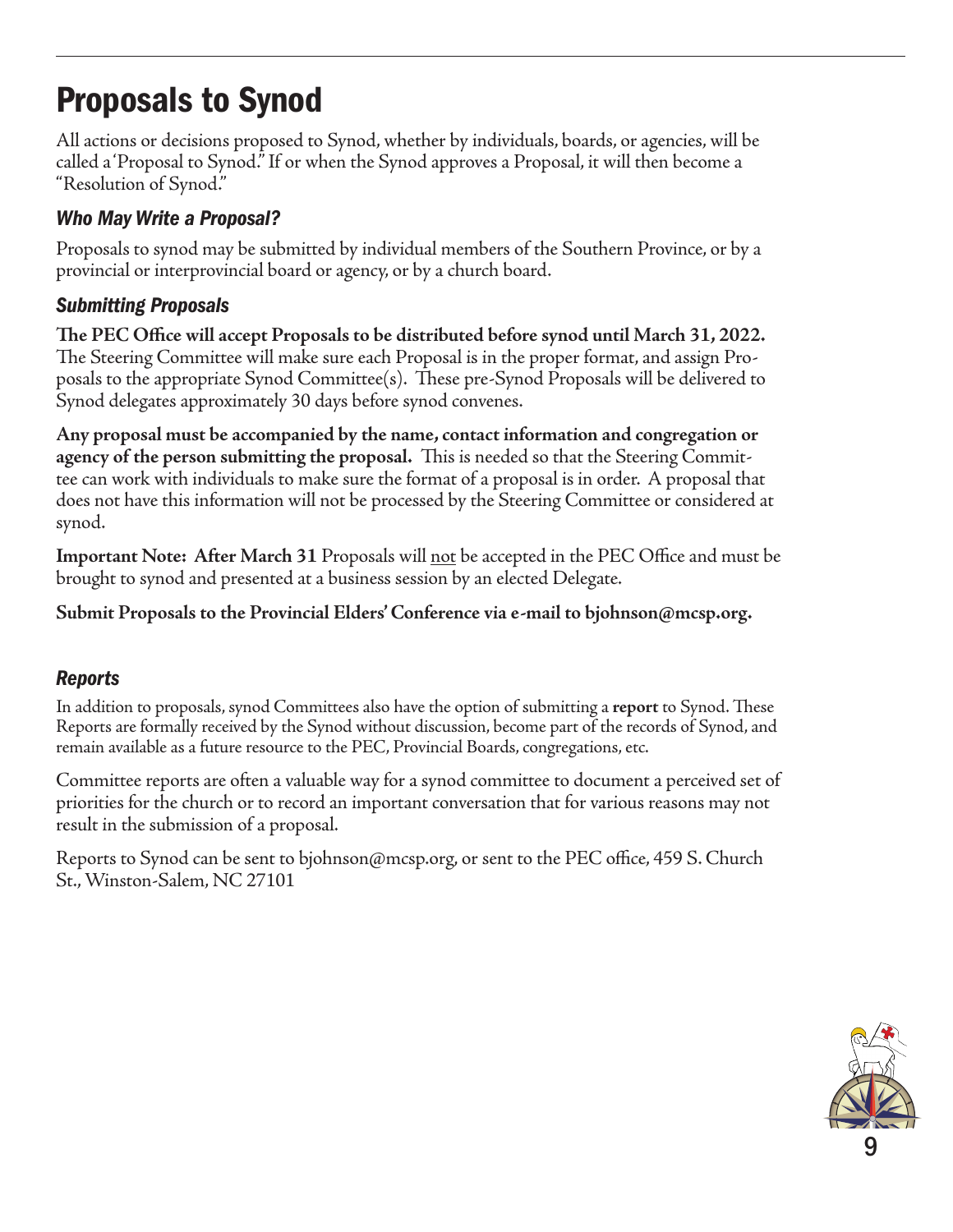# *How to Write a Proposal*

A Proposal should briefly state the issue, need or opportunity to be addressed and make recommendations. The format of a proposal includes:

- ✵ Title of the Proposal, including topic covered. Use of one of the broad categories or Synod Committee names listed below is highly recommended.
- ✵ The name and contact information of the individual, board or agency or synod committee/group making the proposal. A proposal that does not have this information will not be processed by the Steering Committee or considered at synod.
- ✵ Supporting information, including any background information as to why the Proposal is being made. These statements should represent a brief persuasive rationale as to why Synod should approve the Proposal. Do not include information that is already common knowledge. These statements should begin with the word "WHEREAS."
- ✵ The recommended decision or action begins with the word "RESOLVED." One or more such statements may be made.

The **style and format** for preparing proposals for Synod follows:

**WHEREAS,** (Text of the first background information clause);

**WHEREAS,** (Text of the next to the background information clause); and

**WHEREAS,** (Text of the last background information clause); therefore, be it

**RESOLVED,** that (state action to be taken); and be it,

**RESOLVED,** that (state further action if appropriate); and be it,

**RESOLVED,** that … (state still further action).

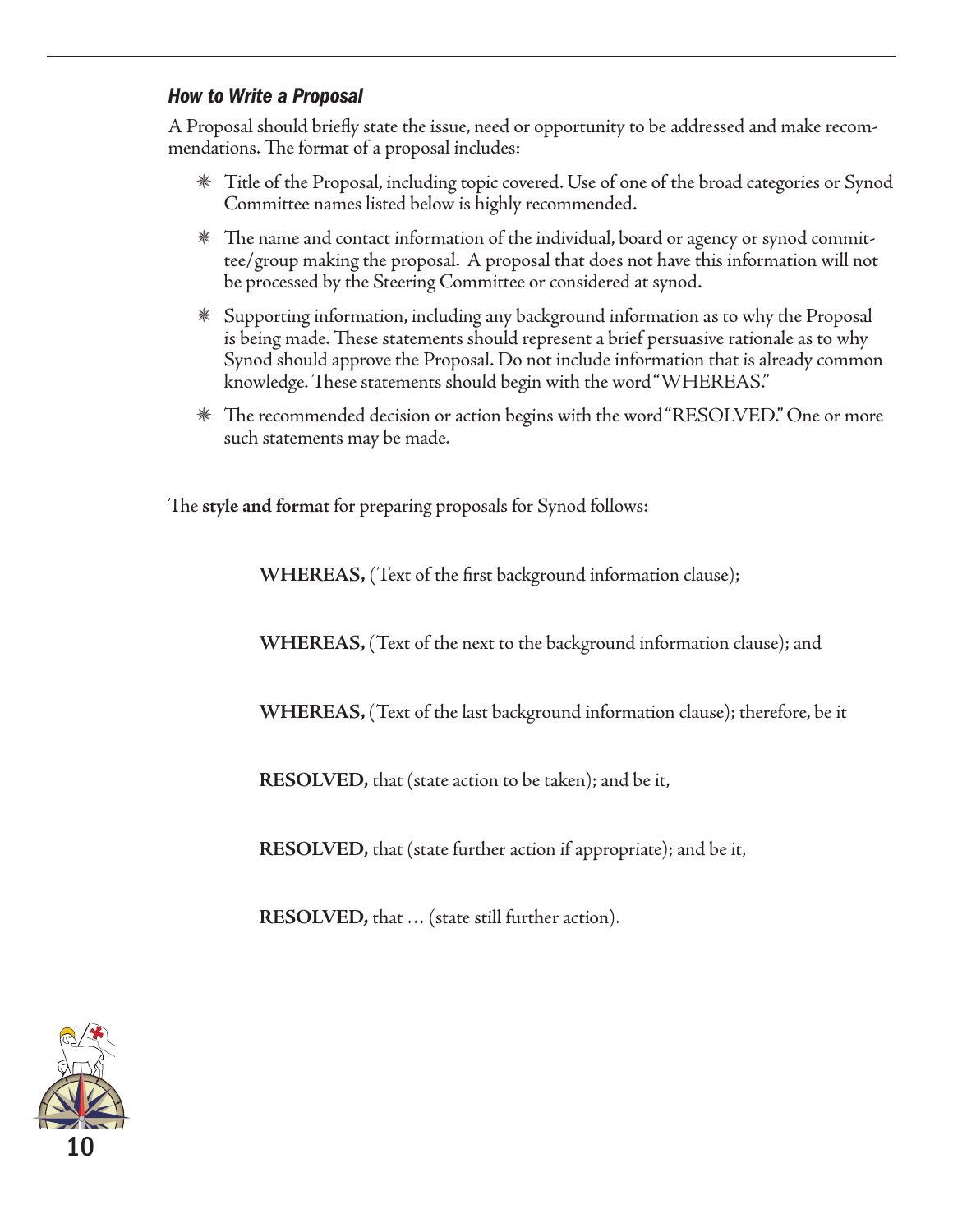The following is an example of format and wording of a Proposal from a previous synod:

# **Proposal (#7)**

# **Subject: Provincial Women's Board Membership**

# **From: Provincial Women's Board**

**WHEREAS**, The Book of Order states that the Provincial Women's Board shall consist of ten members elected by Synod for a term of four years subject to reelection for a second term of four years and eight persons appointed to serve a term of four years subject to re-appointment for a second term of four years with all the rights and privileges enjoyed by members elected by Synod; and,

**WHEREAS**, the Provincial Women's Board of the Southern Province has operated with 16 members either elected at Synod or appointed over the past 5 years; and,

**WHEREAS**, the Provincial Women's Board has had a female clergy representative as one of its members over the past 6 years; therefore be it

**RESOLVED**, That the Provincial Women's Board be permanently made up of 17 members, plus one paid non-voting Administrative Assistant/Bookkeeper. Ten members will continue to be elected by Synod and six to be appointed by the Provincial Women's Board. The seventeenth member of the board will be a female clergy member appointed by the board to serve a two-year term with the option to be re-appointed for another two-year term.

*Reported out by Committee on Government* 

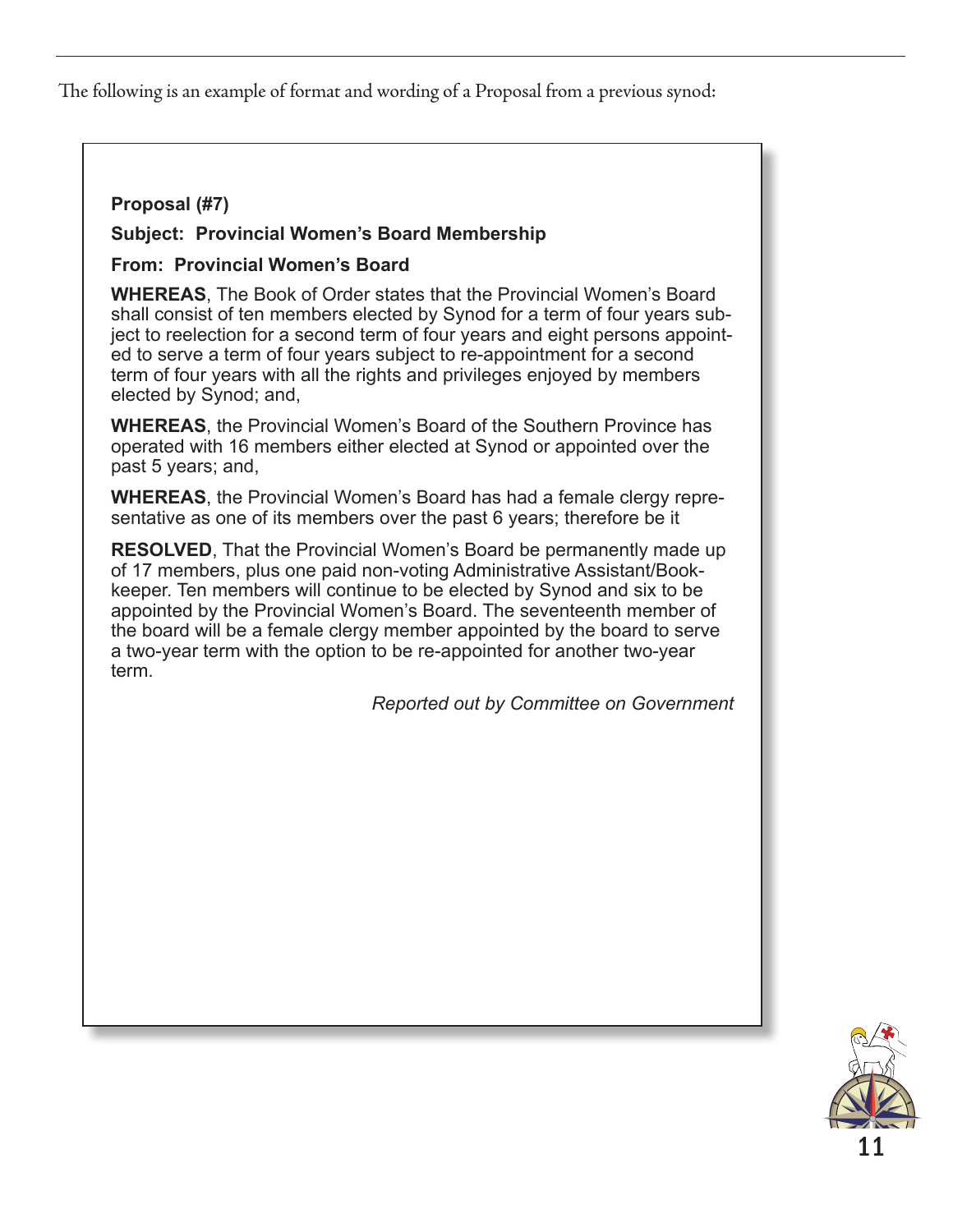#### *The following is a template for writing a proposal to synod.*

**Proposal** to the 2022 Synod

[For Synod Office Use]

**Proposal** 

- **Subject: [Title/Subject of Proposal Here] From: [Name of individual or group presenting resolution here] Topic Area: [Use one of the Synod Committee topics]**
- WHEREAS, ; and,
- WHEREAS, ; and,
- WHEREAS, ; and,
- **WHEREAS,** ; therefore be it
- **RESOLVED**, **That** ; and be it,
- **RESOLVED**, **That** ; and be it,

**RESOLVED**, **That** .

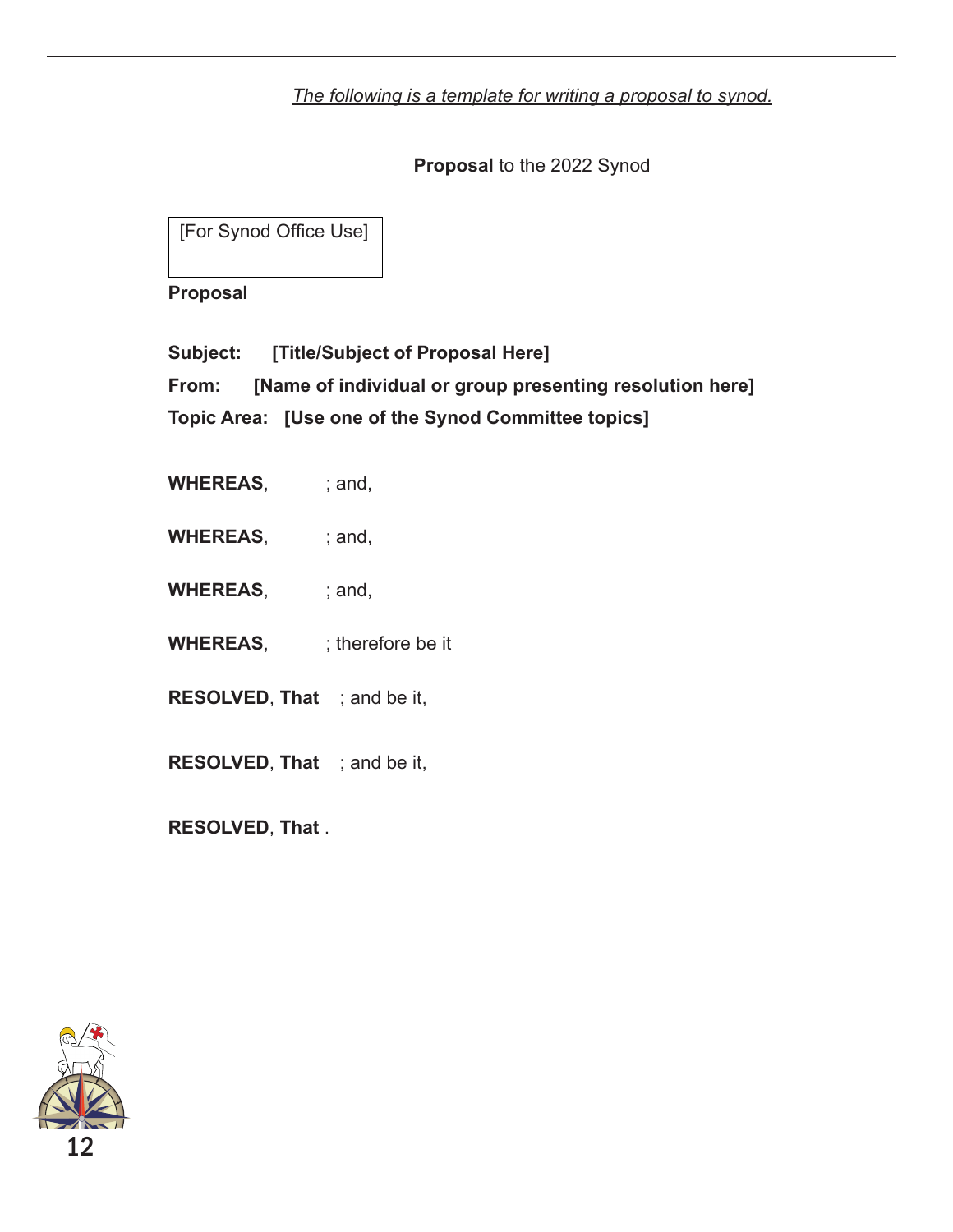# Memoranda to Synod

In addition to formal Proposals, Memoranda to synod may be submitted by individual members of the Southern Province, or by a provincial or interprovincial board or agency, or by a church board.

This is especially appropriate if what is shared does not require formal legislative action by synod, but is an idea, suggestion or concern that the author wishes to be included in the conversation at synod.

**Memoranda will be received as information, but not formally voted or acted upon by committees and groups at Synod, or on the floor of Synod.** 

**The PEC Office will accept Memoranda to be distributed before synod until March 31, 2022.** The Steering Committee will make sure each Memorandum is in the proper format, and assigned to the appropriate Synod Committee(s). These pre-Synod Memoranda will be delivered to Synod delegates approximately 30 days before synod convenes.

**Any Memorandum must be accompanied by the name, contact information and congregation or agency of the person submitting the proposal.** This is needed so that the Steering Committee can work with individuals to make sure the format of a Memorandum is in order. A Memorandum that does not have this information will not be processed by the Steering Committee or shared with a Synod Committee.

**Important Note: After March 31** Memoranda will not be accepted in the PEC Office and must be brought to synod and presented at a business session by an elected Delegate.

#### **Submit Memoranda to the Provincial Elders' Conference via e-mail to Beverly Johnson: bjohnson@mcsp.org**

# *Memorandum Topics*

Those writing a memorandum are strongly encouraged to identify the Synod Committee topic(s) to which it relates.

# Format of a Memorandum

- ✵ Any Memorandum should be no more than 2 pages in length.
- ✵ Indicate which of the Synod Committee topics the Memorandum is about. (Memoranda will be directed to the corresponding Committee at Synod).
- ✵ Include the name and contact information of the individual submitting the Memorandum and the congregation, board or agency of which he or she is a member.
- ✵ State clearly and briefly the idea, suggestion, wish or concern. Please use only the space provided in the template.

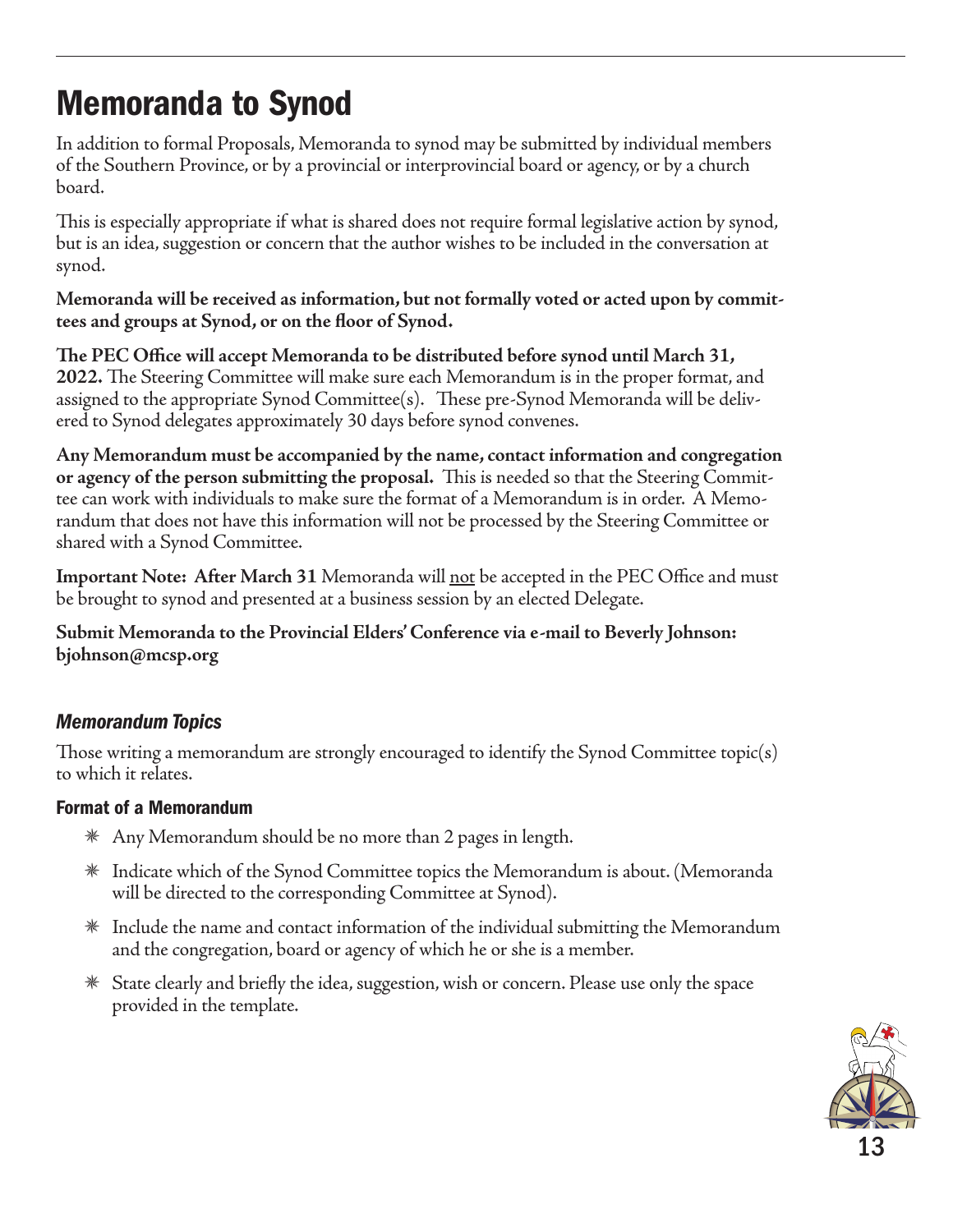*The following is a template for writing a memorandum to synod.*

**Memorandum** to the 2022 Synod

**Title:** 

**From:** [include, name, congregation and/or board or agency, and contact information.]

Synod Committee topic(s) to which this memorandum applies:

 $\overline{\phantom{a}}$  , and the contribution of the contribution of the contribution of the contribution of the contribution of the contribution of the contribution of the contribution of the contribution of the contribution of the

Use the following space for writing:

[Text of Memorandum]



[Continue as needed on back of page]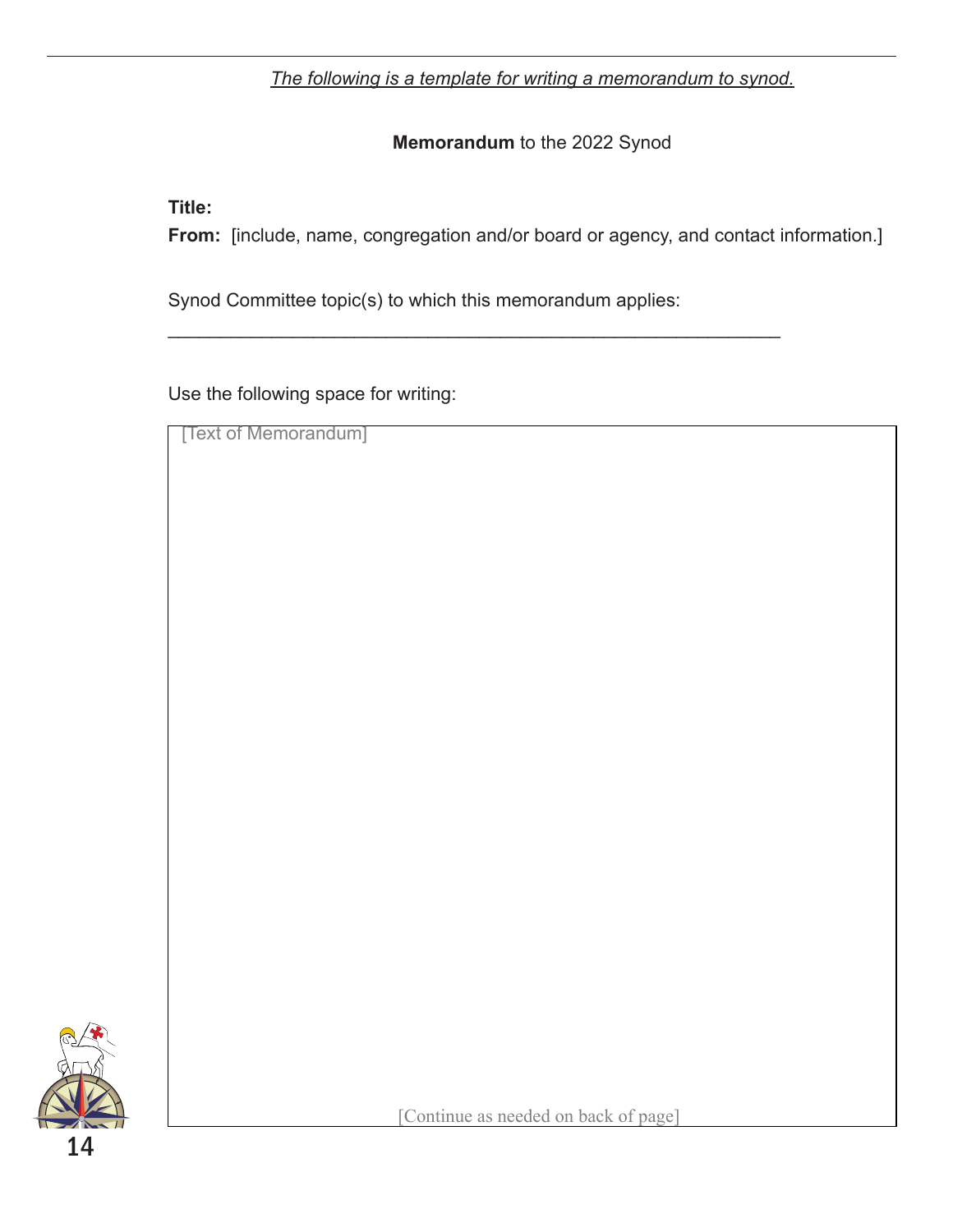# From Proposal to Resolution



#### The Steering Committee

- Refers a Proposal to a Synod Committee.
- Refers any Proposal involving the expense of more than \$2500 to the Finance Committee
- Refers Proposals that change rules and regulations or constitution to the Government Committee.
- Approves format for Proposals. Authorizes copying and distribution of Proposals to delegates.

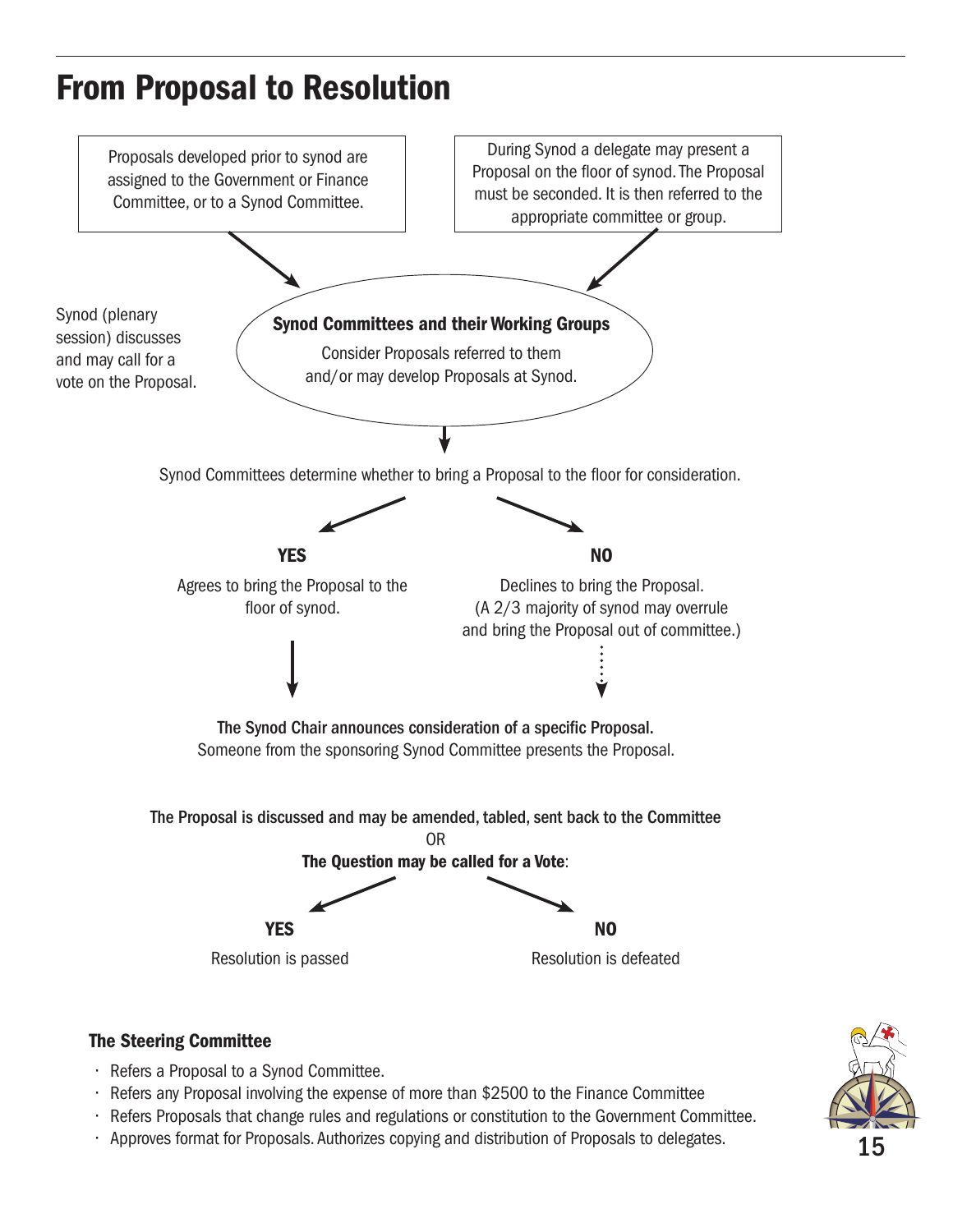# Draft of the Proposed Standing Rules of 2022 Synod

Standing rules, once adopted, remain in place until they are amended or suspended by two-thirds vote of the Synod. The propsed standing rules of the 2022 Synod are:

- 1. In the plenary sessions of synod, where the *Standing Rules of Synod* do not cover parliamentary procedures, and where there is no conflict with the rules or the *Constitution and Rules and Regulations of the Southern Province*, the basis for procedure shall be *Roberts Rules of Order, 12th Edition*.
- 2. Proposals duplicated and distributed to the members before synod convenes shall be referred to proper synod committees for consideration without being read.
- 3. Synod minutes shall be reviewed by a committee of three appointed by the chairperson of synod so that they need not be approved by the full synod.
- 4. After the initial roll call of delegates, further roll calls shall be made by delegates signing attendance slips. The secretaries of synod shall immediately record the roll.
- 5. All proposals coming from synod committees shall be referred to the Steering Committee. This committee does not have the power to alter or reject proposals, but to see that these are duplicated and distributed to delegates before they are presented for action.
- 6. At the beginning of the synod the Committee on Nominations shall distribute to the delegates a list of the positions to be filled by election and the nominations for these positions.
- 7. Ballots for all board elections shall be cast at the same time, except boards for which nominations are not permitted.
- 8. To provide for number 7 above, the ballot with nominations for all board elections, except boards for which nominations are not permitted, will be presented to synod delegates at the convening of synod, and
	- a. At the first appropriate time, opportunity will be given to present nominations from the floor. A delegate wishing to place a person in nomination shall provide an Information Form completed by the person to be nominated. The Information Form shall be designed by the (Nominations) Committee and shall include a statement to be signed by the nominee indicating a willingness to serve if elected.
	- b. After nominations from the floor have been closed, those nominated from the floor will be assigned a number so when it's time to cast votes, people can use any nominee's number and enter it on their electronic voting device. (Nominations made prior to synod will be listed in alphabetical order. Nominees from the floor will not be listed in alphabetical order).
	- c. As soon as appropriate, the voting for all boards, except boards for which nominations are not permitted, shall take place.

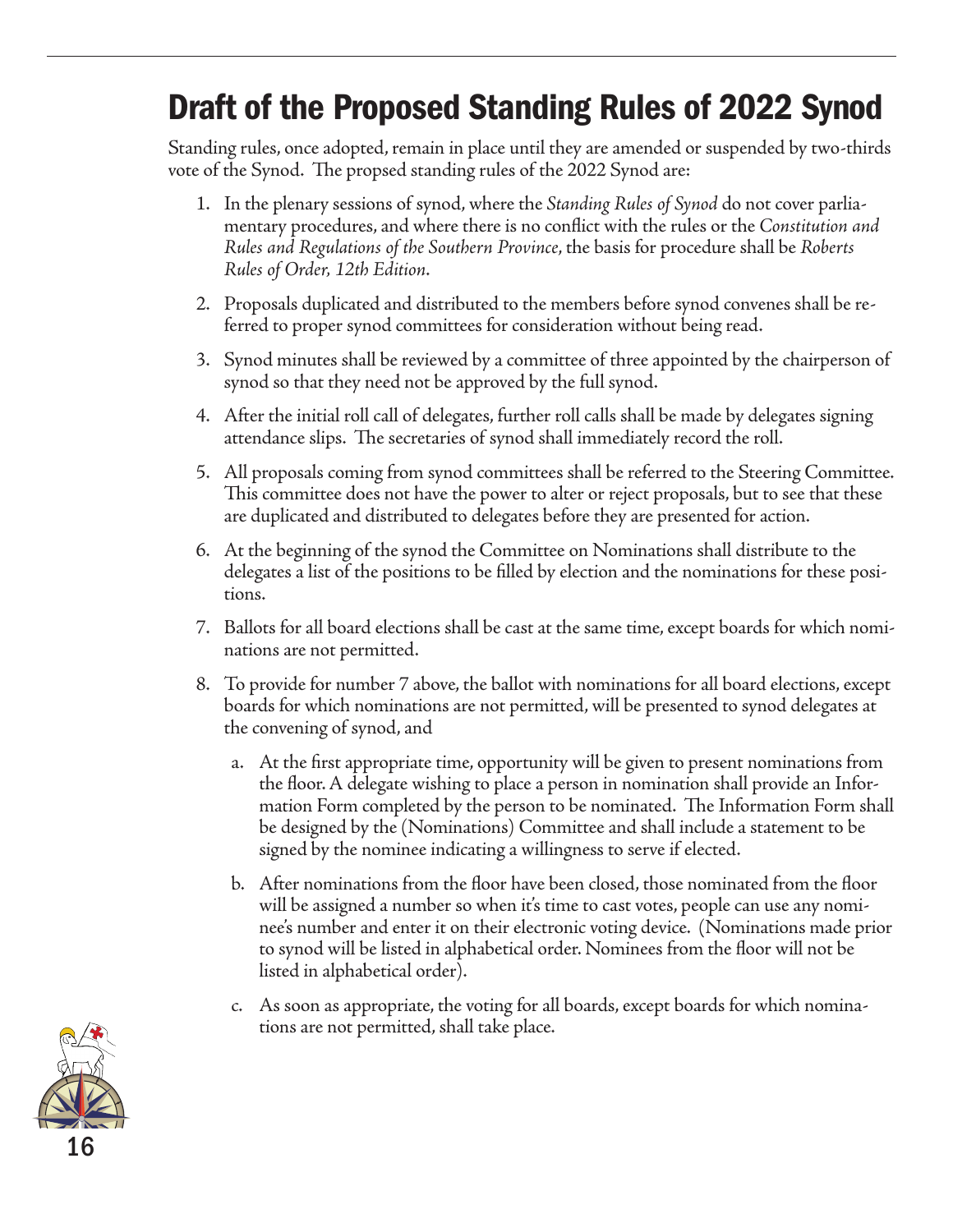- 9. Reports of task forces, study groups or committees authorized or appointed by Synod during the intersynodal period shall be referred to the appropriate Synod Committee.
- 10. All legislation requiring funding either on a provincial or congregational level in the total amount of \$2,500 or more must be received by the Finance Committee by a deadline set at each synod by the Steering Committee. The Finance Committee may not alter such legislation, but will review it and prepare a summary report to the Synod of the financial implications for the province and congregations of all such legislation. This report will be presented before any single item in the report is considered and voted upon. Any amendment on the floor of Synod to such legislation which causes a net change of \$2,500 or more in any item must be referred to the Finance Committee prior to being acted upon.
- 11. At the close of each synod the Provincial Elders' Conference shall appoint a committee to review the *Book of Order* of the Southern Province and bring it into conformity with the acts of synod.

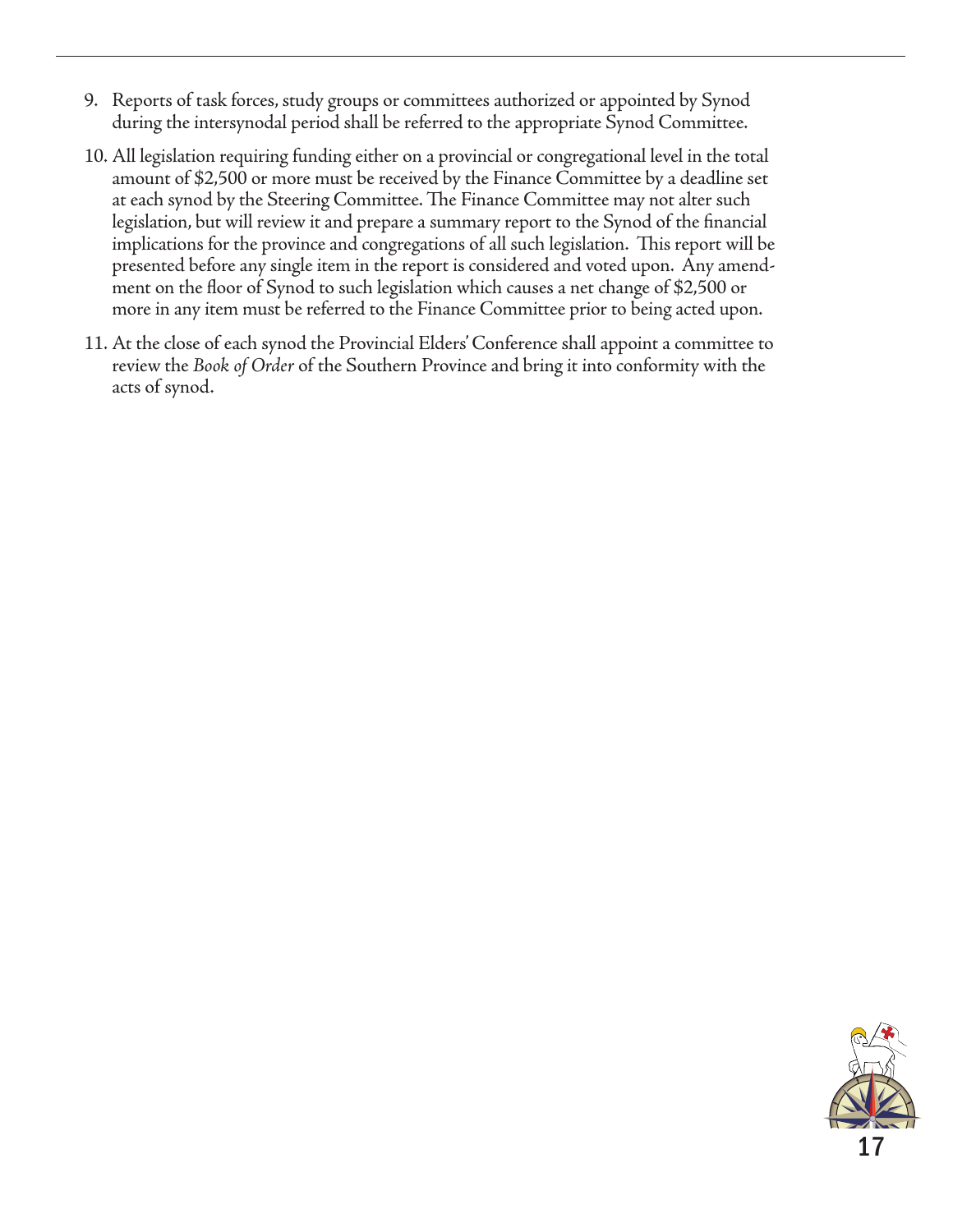# Parliamentary Procedure

# *Motions*

Any delegate to synod has the privilege of making any appropriate motion or parliamentary point that pertains to the business of synod.

# *Amendments*

Delegates offering an amendment to a motion should be specific, naming the words to be struck (if any) and the words to be inserted (if any). <u>Amendments of five or more words shall be writ-</u> <u>ten out with four copies</u> (one for the delegate to keep, one for the Synod Secretary, and one for the Synod Chair). An amendment may be amended only once. This is known as an amendment of the second degree. Substitute motions and amendments which are not germane to the main motion or amendment will not be in order.

# *Debate*

Every delegate has the privilege of participating in debate if the matter before the synod is debatable. To speak on a motion a delegate must gain recognition from the Synod Chair. This is done by a delegate approaching a microphone and identifying himself or herself. Efforts to be recognized by the chair should never be done in a manner that detracts attention from someone who is already addressing the synod, nor in any discourteous or disruptive manner. After gaining recognition the delegate should address the chair and state his or her purpose in rising. The delegate may say, "I wish to speak for the motion" or "I wish to speak against the motion." Or she or he may say, "I wish to offer an amendment." The chair may rule as out of order any statement which does not speak to the then-pending matter before the synod.

# *Voting*

Every official delegate has the privilege of voting for or against a proposal or a motion. Delegates also have the privilege of abstaining. In voting with an electronic keypad for an election, a delegate may abstain by entering the number indicated for abstinences, which will not be counted. A vote is ordinarily taken when the debate has concluded on the question before synod. At this point the chair usually asks, "Are you ready for the question?" If no one objects the vote is taken. Since voting will be done by electronic key pads (except for those where nominations are not allowed) there will be no voice votes and therefore no call for a division.

# *General Parliamentary Procedure*

The following parliamentary procedure chart is provided by Tannis F. Nelson, Professional Registered Parliamentarian, who serves as President of the North Carolina Association of Parliamentarians.

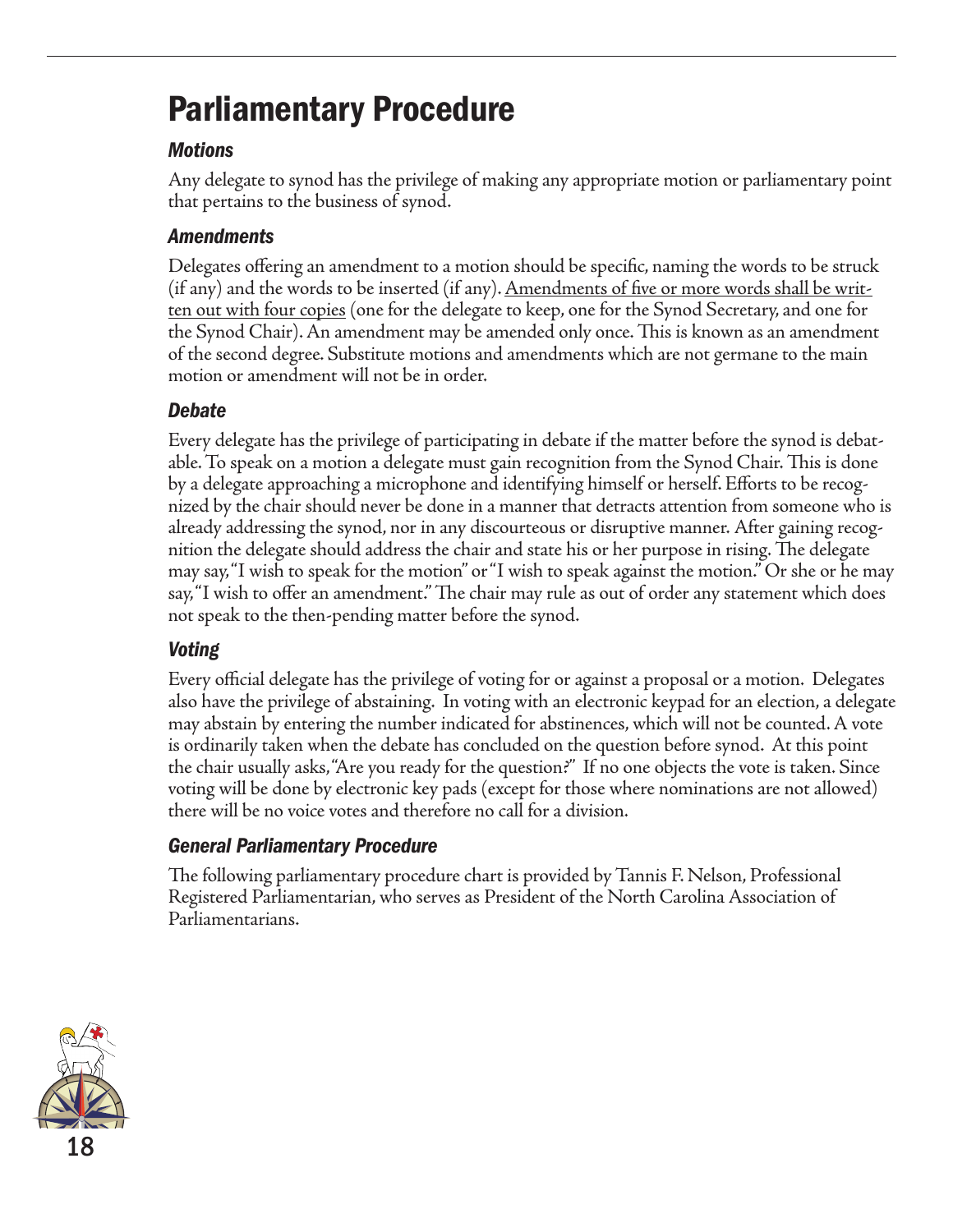# Parliamentary Procedure...at a glance

These are motions you might make, how to make them and what to expect of the rules.

| <b>To Do This:</b>                          | <b>You Say This:</b>                         | May you<br>interrupt? | Do you<br>need a<br>second? | Is it<br><b>Debatable?</b> | <b>Can it be</b><br>amended? | <b>What</b><br>Vote? | <b>Can it be</b><br>reconsidered? |
|---------------------------------------------|----------------------------------------------|-----------------------|-----------------------------|----------------------------|------------------------------|----------------------|-----------------------------------|
| Adjourn meeting                             | "I move that we adjourn"                     | N <sub>o</sub>        | <b>Yes</b>                  | <b>No</b>                  | N <sub>o</sub>               | Majority             | N <sub>o</sub>                    |
| Call an<br>intermission                     | "I move that we recess<br>for"               | <b>No</b>             | Yes                         | <b>No</b>                  | Yes                          | Majority             | No                                |
| *Complain about<br>heat, noise, etc.        | "I rise to a question of<br>privilege"       | <b>Yes</b>            | <b>No</b>                   | <b>No</b>                  | <b>No</b>                    | No Vote              | No (usually)                      |
| Suspend further<br>consideration            | "I move to table the<br>motion"              | <b>No</b>             | Yes                         | No                         | <b>No</b>                    | Majority             | No                                |
| End debate and<br>amendments                | "I move the previous<br>question"            | <b>No</b>             | Yes                         | <b>No</b>                  | <b>No</b>                    | 2/3                  | No <sup>1</sup>                   |
| Postpone<br>discusion for a<br>certain time | "I move to postpone the<br>discussion until" | <b>No</b>             | <b>Yes</b>                  | Yes                        | Yes                          | Majority             | Yes                               |
| Give something<br>closer study              | "I move to refer the matter<br>to commttee"  | <b>No</b>             | Yes                         | Yes                        | Yes                          | Majority             | Yes <sup>2</sup>                  |
| Amend a motion                              | "I move to amend the<br>motion by"           | <b>No</b>             | Yes                         | Yes <sup>3</sup>           | Yes                          | Majority             | Yes                               |
| Introduce<br>business                       | "I move that"                                | <b>No</b>             | Yes                         | Yes                        | Yes                          | Majority             | Yes                               |

The motions listed above are in order of precedence and can be introduced if higher on the chart than the pending motion. Below there is no order of precedence; these motions arise as needed.

| *Protest breach of<br>rules or conduct            | "I rise to point of order"                    | Yes | <b>No</b> | No        | No        | No vote $4$           | No        |
|---------------------------------------------------|-----------------------------------------------|-----|-----------|-----------|-----------|-----------------------|-----------|
| Vote on a ruling of<br>the chairman               | "I appeal the chair's<br>decision"            | Yes | Yes       | Yes       | <b>No</b> | Majority <sup>5</sup> | Yes       |
| Suspend rules<br>temporarily                      | "I move to suspend the<br>rules so that"      | No  | Yes       | No        | No        | 2/3                   | <b>No</b> |
| Avoid<br>considering an<br>improper matter        | "I object to consideration<br>of this motion" | Yes | <b>No</b> | <b>No</b> | <b>No</b> | $2/3^{6}$             | $-^{-7}$  |
| Verify a voice vote<br>by having<br>members stand | "I call for a division" or<br>"Division!"     | Yes | <b>No</b> | No        | No        | No vote               | <b>No</b> |
| *Request<br>information                           | "Point of information"                        | Yes | <b>No</b> | <b>No</b> | <b>No</b> | No vote               | <b>No</b> |
| Take up a matter<br>previously tabled             | "I move to take from the<br>table"            | No  | Yes       | <b>No</b> | No        | Majority              | No        |
| Reconsider a hasty<br>action                      | "I move to reconsider the<br>vote on"         | Yes | Yes       | $ ^{8}$   | <b>No</b> | Majority              | <b>No</b> |

*\*May go to head of line at* **Notes** *microphone – do not need a motion*

(1) Unless vote on question is not yet taken. (5) A majority vote in *negative* needed to reverse ruling of chair.

(2) Unless the committee has already taken up the subject. (6) A 2/3 vote in *negative* needed to prevent consideration of main motion. (3) Only if the motion to be amended is debatable. (7) Only if the main question or motion was not, in fact, considered.

(4) Except in doubtful cases. (8) Only if motion to be reconsidered is debatable.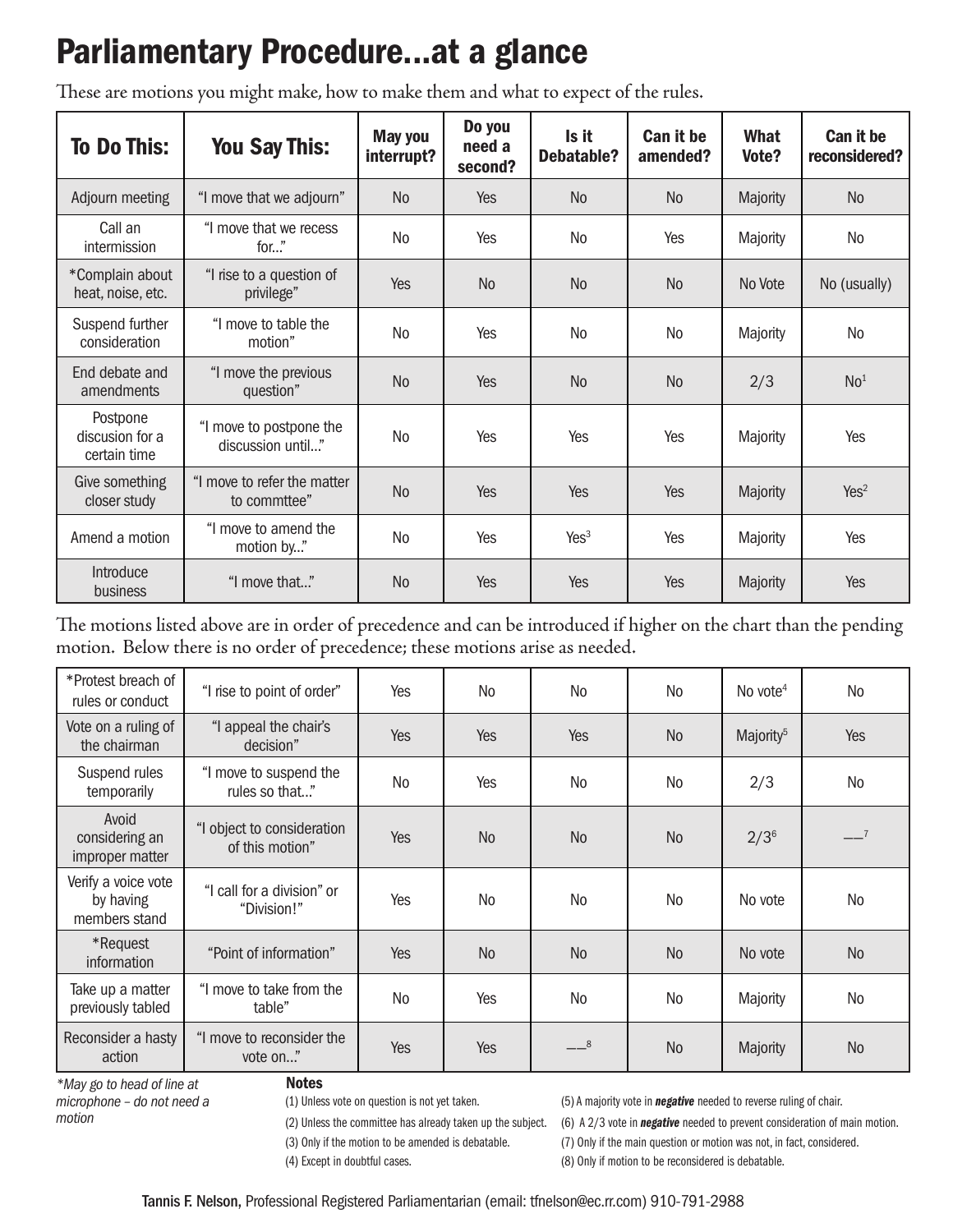# Delegate Covenant

*The Lord Jesus Christ calls His Church into being so that it may serve Him on earth until He comes. The Unitas Fratrum is, therefore, aware of its being called in faith to serve humanity by proclaiming the Gospel of Jesus Christ. It recognizes this call to be the source of its being and the inspiration of its service. As is the source, so is the aim and end of its being based upon the will of its Lord.* 

*It is the Lord's will that Christendom should give evidence of and seek unity in Him with zeal and love. In our own midst we see how such unity has been promised us and laid upon us as a charge. We recognize that through the grace of Christ the different churches have received many gifts. It is our desire that we may learn from each other and rejoice together in the riches of the love of Christ and the manifold wisdom of God. We confess our share in the guilt which is manifest in the severed and divided state of Christendom. By means of such divisions we ourselves hinder the message and power of the Gospel. We recognize the danger of self-righteousness and judging others without love. Since we together with all Christendom are pilgrims on the way to meet our coming Lord, we welcome every step that brings us nearer the goal of unity in Him. He himself invites us to communion in His supper. Through it He leads the Church toward that union which He has promised. By means of His presence in the Holy Communion He makes our unity in Him evident and certain even today.* 

Excerpts from the *Ground of the Unity*

A doctrinal statement adopted by the Unity Synod of the Unitas Fratrum, or Moravian Church, held at Dar es Salaam, Tanzania August 13 to 25, 1995

As a duly elected delegate to the Synod of the Moravian Church of America, Southern Province, I do covenant to work with all brothers and sisters in love before the Savior we serve. That covenant binds me to adhere to the rules of Synod, a sacred gathering to discern the direction of our Province and provide for its mission. In doing so, I accept that:

Synod delegates are called out of the congregation because of the character of their Christian living and the depth of maturity in our relationship with Christ, and with brothers and sisters in their congregations and Province. I understand that it is expected that this maturity will give me insight to discern the direction God desires for the Moravian Church Southern Province. As such, I am sent with prayers and with the guidance of the Spirit to use my gifts and maturity to think about and respond to the matters at Synod of my own conviction. I respect and adhere to The <u>Book of Order,</u> which states that a delegate, "must not lose sight of the interests of the Province and of the Unity as a whole," even as they consider the perspective of their home congregation. As such a delegate, I am not a "representative" of my congregation and I come to Synod understanding I do not come with a mandate to vote by instruction of my congregation or its leadership. I understand that Synod is where we legislate our policies and that can encompass all areas of church life. I understand and accept, however, that it does not address forming new doctrine [Unity Synod].



I value that Moravian conferential government has led our Church's decisions since 1741, when the Synodal Conference of Moravian leaders decided Christ should be the chief elder of the Church. In this union, we deliberate, discuss and confer in making decisions as a community. I am confident that Christ continues to guide our decisions today and will come to Synod to find governing responsibility and authority in conference with Him and fellow delegates.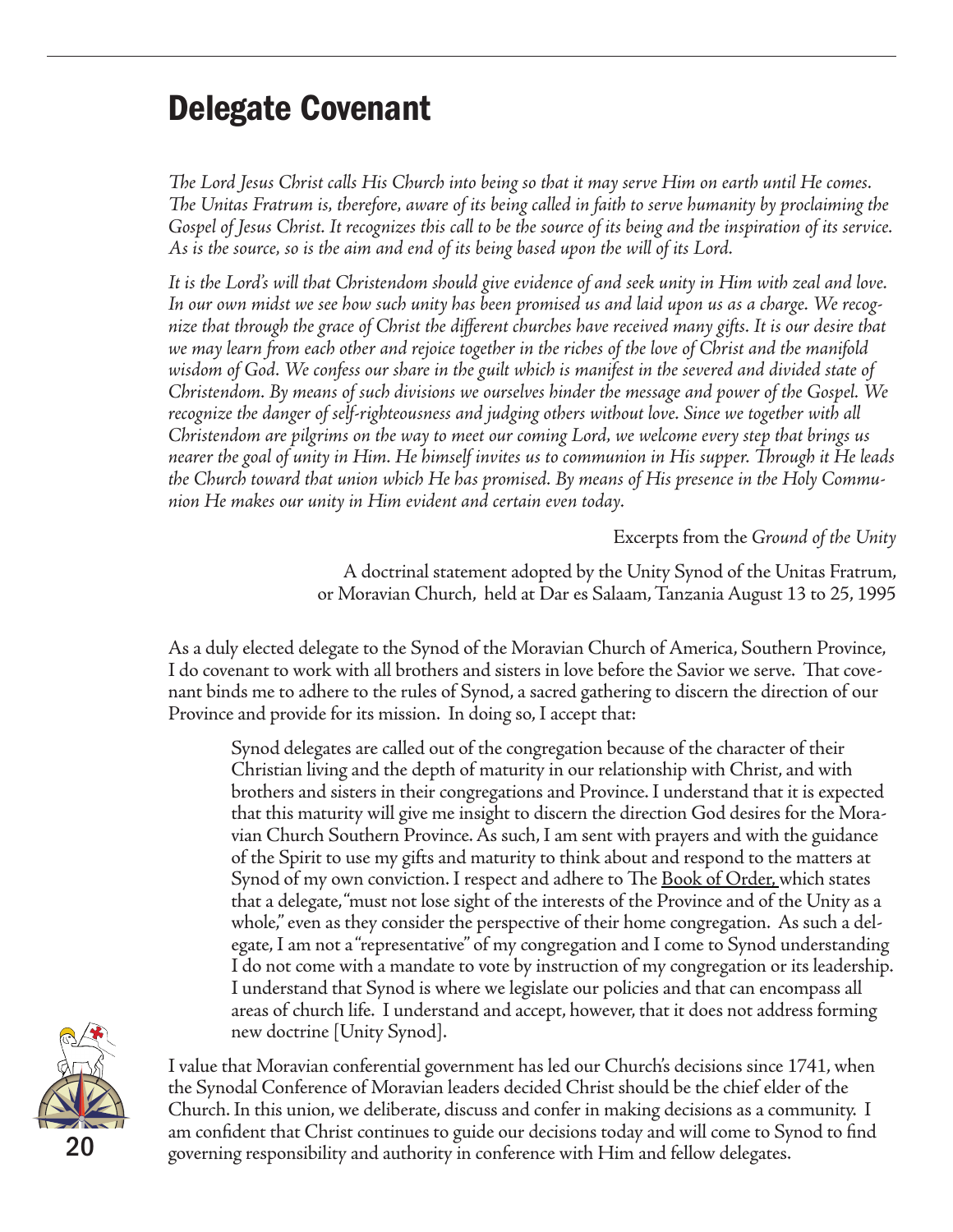As a brother/sister in Christ, a Moravian and a Synod delegate, I affirm key tenets of the *Moravian Covenant for Christian Living*, as written in 1727 at the time of our church's spiritual renewal, with revisions approved by the Southern and Northern American Provinces in 2001, and I covenant to follow them as we serve the church as Synod delegates:

- ✵ "We will not hate, despise, slander, or otherwise injure anyone. We will ever strive to manifest love towards all people, to treat them in a kind and friendly manner, and in our dealings with them to approve ourselves upright, honest, and conscientious, as becomes children of God."
- ✵ "We believe that God in Jesus Christ calls his people out of "every race, kindred, and tongue," pardons them beneath the Cross, and brings them into a living fellowship with himself. We regard it as a commandment of our Lord to bear public witness to this and to demonstrate by word and deed that we are one in Christ."
- ✵ "Because we hold that all people are God's creatures (Genesis 1:27) and that he has made of one blood all nations (Acts 17:26), we oppose any discrimination based on color, race, creed, or land of origin and declare that we should treat everyone with love and respect."

As a delegate to the Synod, I will consider the impact of words and actions before, during, and after all interactions. I will be mindful of my impact on the group. I will respond respectfully to those whose opinions and thoughts differ from my own, recognizing that their life journeys have provided different experiences and as a result, different views. I vow to create an atmosphere that is safe for all my sisters and brothers so that they can openly take risks, share ideas and develop their understanding without concern of it being shared outside the context of Synod. Toward that end, I commit to respect the privacy of each delegate and not share personal notes or conversations from Synod that could harm fellow children of God serving at Synod.

I understand and accept delegate responsibilities and expectations to:

- ✵ Pray before and during Synod for God's leading and direction for the Province.
- ✵ Invest preparation time to understand the process of Synod, including parliamentary procedures and voting.
- ✵ Be familiar with current policies and statements of the Province (SP Book of Order) and the Unity (Unity Book of Order).
- ✵ Read and reflect on reports and information from the boards and agencies of the Province.
- ✵ Become knowledgeable about nominees for elected offices and membership on boards.
- ✵ Attend and participate in the pre-Synod gathering of delegates for orientation.
- ✵ Take an active part in Synod itself, including worship; total group sessions for business, elections and consideration of resolutions; and participating in a smaller working group.
- ✵ Share, interpret and help implement the results of and direction set by Synod.

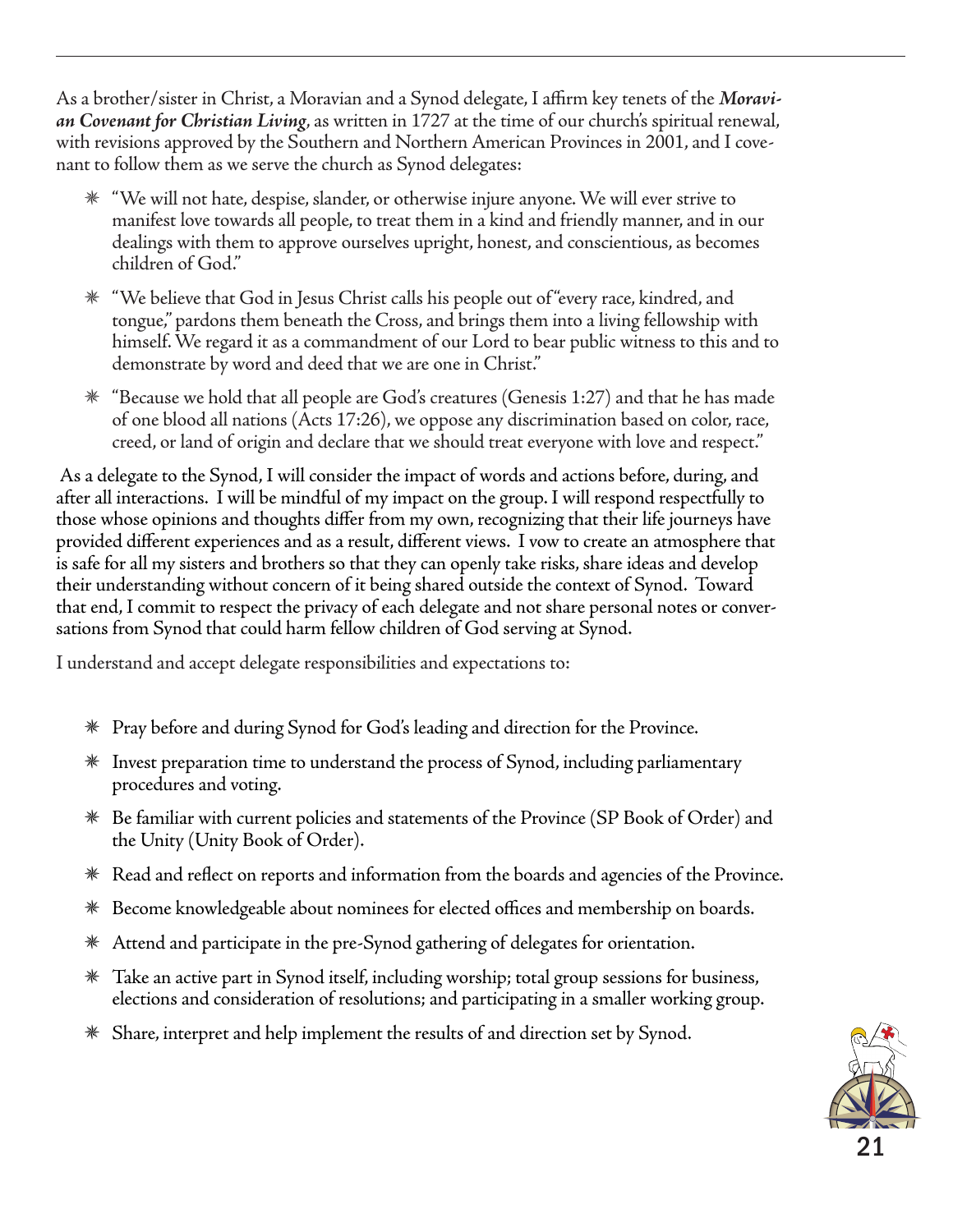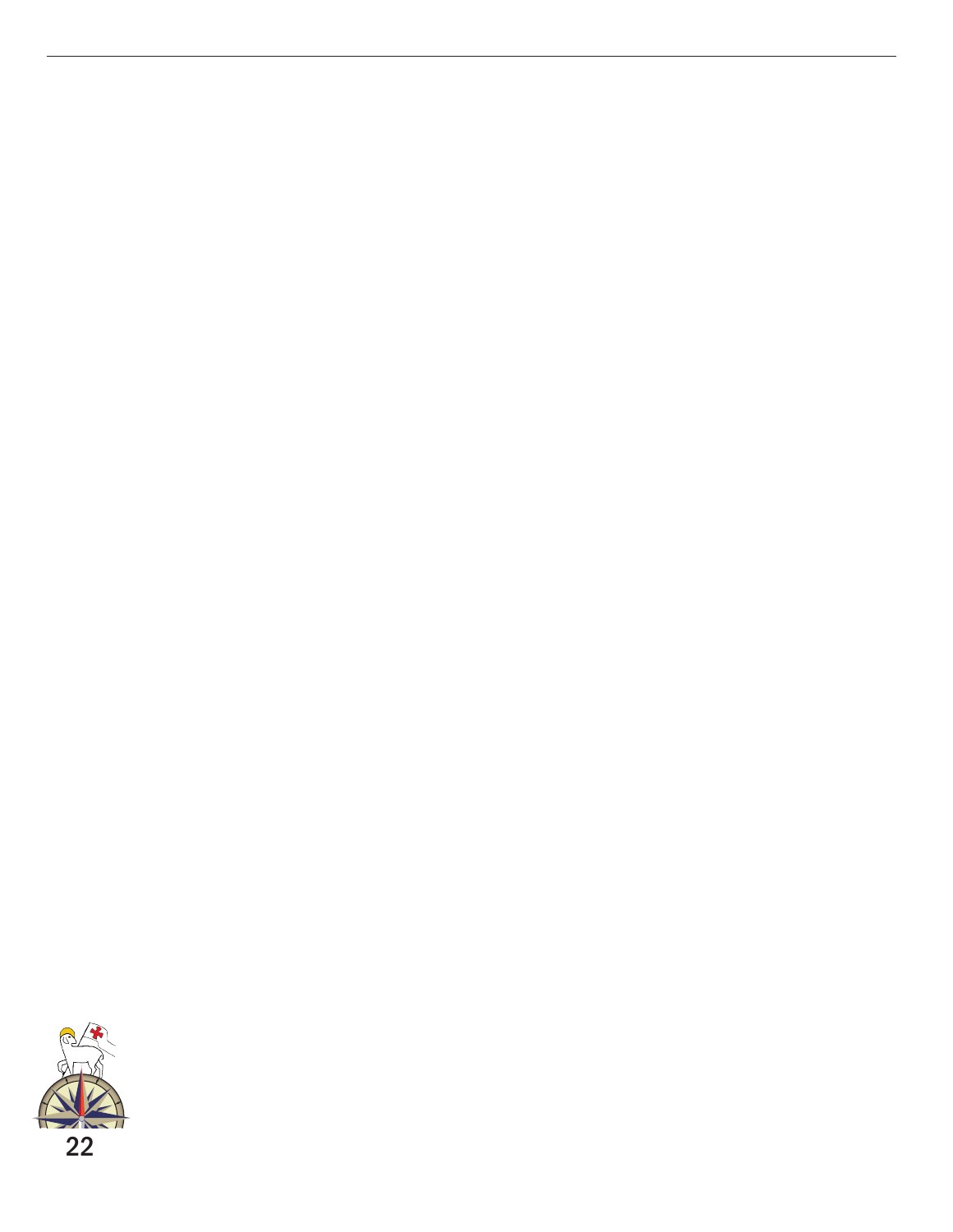

# *About the Synod Theme:*

The Bible is an ongoing story of people on the move, in search of a place that God will show them. We take courage from their faithful example, believing with them that God will be found in every new country.

Today, emerging from the pandemic, all people of faith are likely in an "other place," with new habits, new questions, new needs—and perhaps new ideas and a new spirit. As our Synod gathers, we look forward, with eyes and hearts open, to discovering some of the many ways that God is in the other place.

# *When We Lift Our Pack and Go MBW Hymn 793*

 When we lift our pack and go, when we seek another country, moving far from all we know, when we long to journey free  $-$ 

Refrain: **God is in the other place,** God is in another's face, in the faith we travel by, **God is in the other place.**

Through the loneliness of night, through the sky's uncharted spaces not a sparrow falls in flight but a loving God will care --

Sons and daughters must depart, friends will go on other journeys, only constant is the heart that can trust its God to be --

In the hands outstretched to greet, through the open doors of strangers there is love we yet can meet and believe the Christ is there --

"In the faith we travel by, God is in the other place" from Hymn 793, "When We Lift Our Pack and Go." Words by Shirley Erena Murray, © 1992 Hope Publishing Company Used by permission. Reprinted under license #RP-031422-2